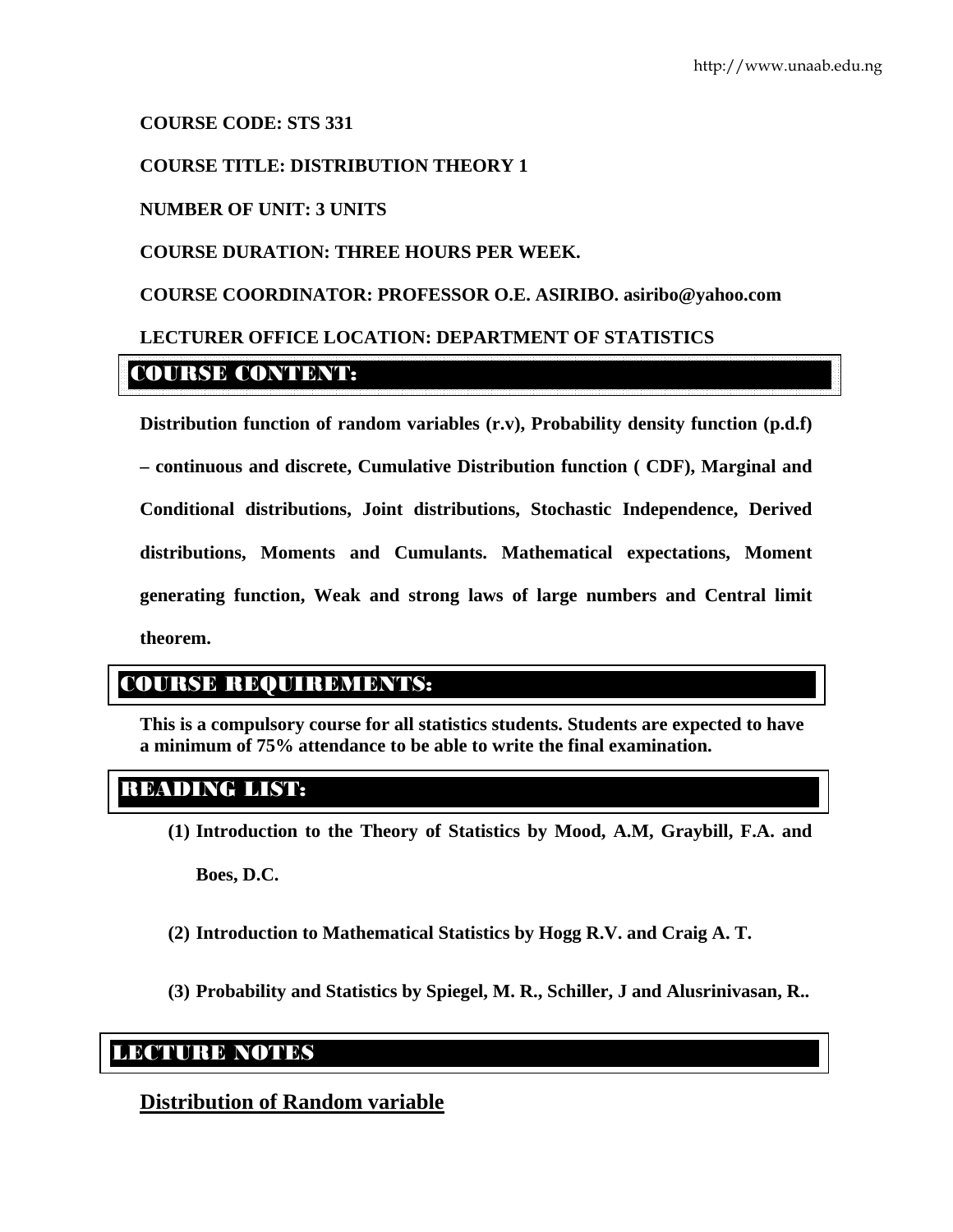## Definition I:

Given a random experiment with a sample space  $\alpha$ , a function X which assign to each element c , one and only one real number  $X(c) = x$  is called a Random Variable. The space of X is the set of real numbers  $A = \{x: x = X(c); c \}$ . Example: Let the random experiment be the tossing of a single coin and let the sample space associated with the experiment be  $= \{c: c \text{ is Tail or } c \text{ is Head}\}.$ 

Then X is a single value, real-value function defined on the sample space

such that

$$
X(c) = 0 \t\t if c is Tail
$$

1 if c is Head

i.e  $A = \{x: x = 0,1\}.$ 

X is a r.v. and the associated sample space is *A*.

#### Definition 2:

Given a random experiment with the sample space . Consider two random variables  $X_1$ and  $X_2$  which assign to each element c of one and only ordered pair of numbers:  $X_1(c)$  $= x_1, X_2(c) = x_2.$ 

The space of  $X_1$  and  $X_2$  is the set of ordered pairs.

$$
A = \{ (x_1, x_2) : x_1 = X_1(c), x_2 = X_2(c), c \}
$$

#### **Definition** 3:

Given a random experiment with the sample space . Let the random variable  $X_i$  assign to each element c , one and only one real no.  $X_i(c) = x_i$ ,  $i = 1, \ldots, n$ . the space of these random variables is the set of ordered n – turples.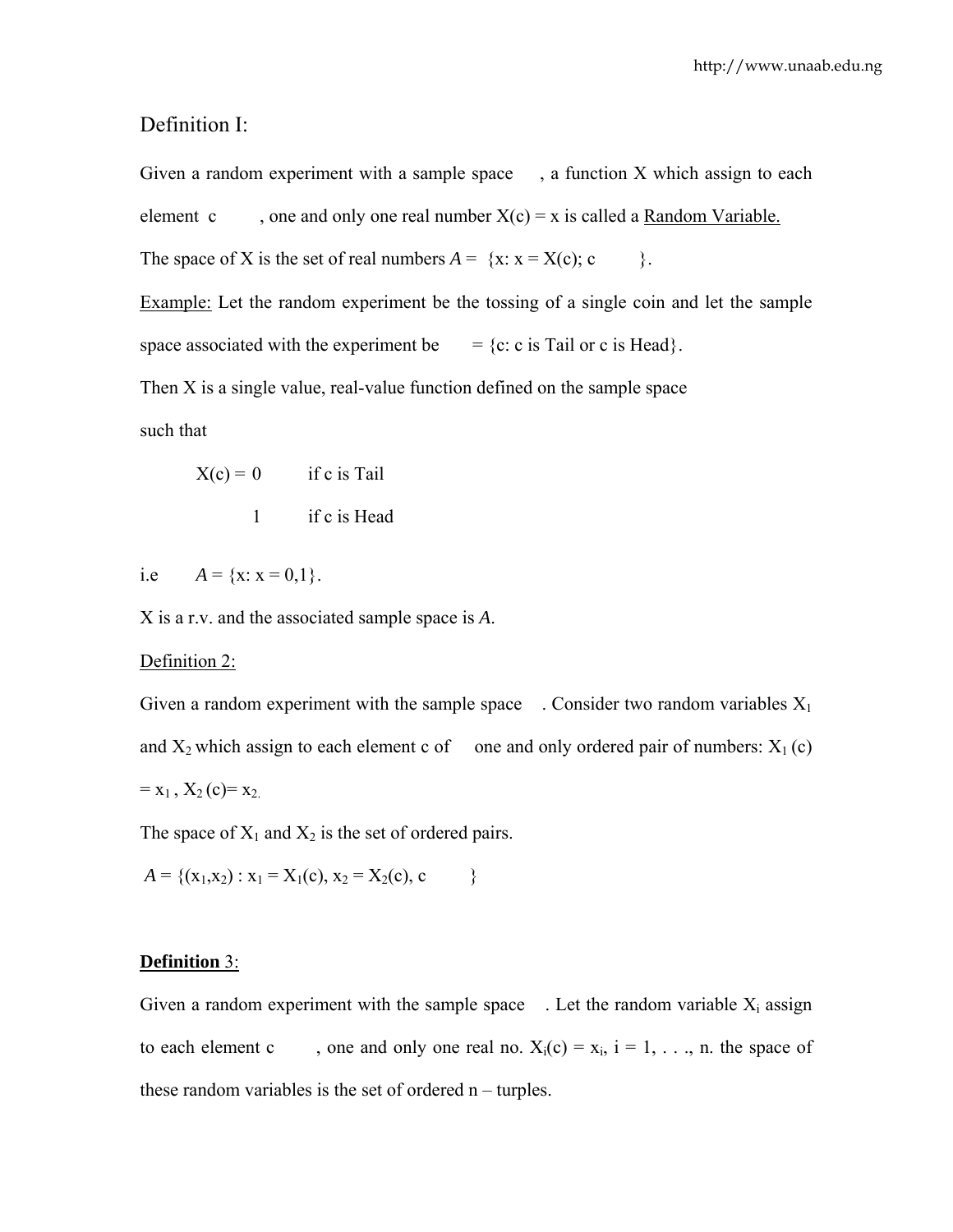$$
A = \{ (x_1, x_2, \ldots, x_n) : x_1 = x_1(c), \ldots, x_n = x_n(c), c \}
$$

# **Probability Density function**

Let X denote a r.v. with space A and let A C A, we can compute  $p(A) = p(x \mid A)$  for each A under consideration. That is, how the probability is distributed over the various subsets of Д. This is generally referred to as the probability density function ( pdf).

There are two types of distributions, viz; discrete and continuous.

### **Discrete Density Function**

Let X denote a r.v. with one dimensional space A. Suppose the space is a set of points s. t. there is at most a finite no. of points of *A* in any finite interval, then such a set *A* will be called a set of discrete points. The r.v. X is also referred to as a discrete r.v.

Note that X has distinct values  $x_1, x_2, \ldots, x_n$  and the function is denoted by  $f(x)$ 

Where  $f(x) = p\{X = x_i\}$  if  $x = x_i$ ,  $i = 1, 2, ..., n$ 

 $= 0$  if  $x \neq x_i$ 

i.e  $f(x) \ge 0$  x *A* 

 $\Sigma f(x) = 1$ 

## **CONTINUOUS DENSITY FUNCTION.**

Let *A* be a one dimensional r.v; then a r.v. *X* is called continuous if there exist a function  $f(x)$ 

s.t. 
$$
\int_{A} f(x)dx = 1
$$
  
where (1)  $f(x) > 0$  x A

 $f(x)$  f(x) has atmost a finite no. of discontinuity in every finite interval (subset of *A*)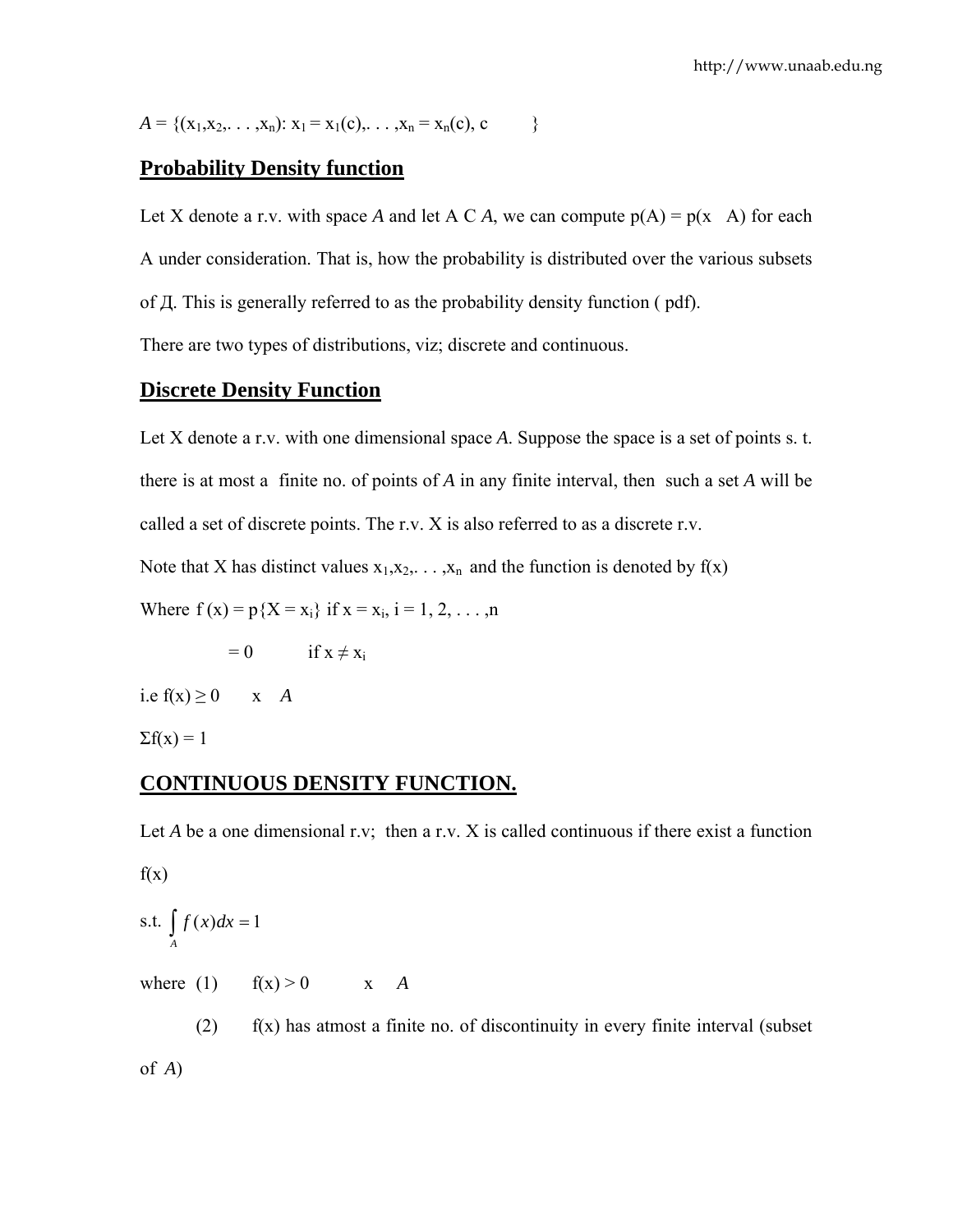or if *A* is the space for r.v. X and if the probability set function  $p(A)$ ,  $A \subset A$  can be expressed in terms of  $f(x)$ 

$$
s.t. \ p(A) = p(x \quad A) = \int_A f(x) dx ;
$$

then x is said to be a r.v. of the continuous type with a continuous density function.

# **Cumulative distribution function**

Let the r.v. X be a one dimensional set with probability set function  $p(A)$ . Let x be a real value no. in the interval - $\infty$  to x which includes the point x itself, we have

$$
\mathcal{L}_{\mathcal{A}}(x,y) = \mathcal{L}_{\mathcal{A}}(x,y)
$$

$$
P(A) = P(x \quad A) = P(X \le x).
$$

This probability depends on the point x, a function of x and it is denoted by

$$
F(x) = P(X \leq x)
$$

The function  $F(x)$  is called a cumulative distribution function (CDF) or simply referred to as distribution function of X.

Thus 
$$
F(x) = \sum_{w \le x} f(w)
$$
 (for discrete r.v. X)  
And  $F(x) = \int_{-\infty}^{x} f(w)dw$  (for continuous r.v. X)

Where  $f(x)$  is the probability density function.

## **Properties of the Distribution function, F(X).**

a. 
$$
0 \le F(x) \le 1
$$
 and  $\underline{\lim}_{x \to \infty} F(x) = 0$  and  $\underline{\lim}_{x \to \infty} F(x) = 1$ 

b. F<sub>X</sub>(x) is a monotonic, non decreasing function i.e. F(a)  $\leq$  F(b) for a  $\leq$  b

c. F(x) is continuous from the right i.e. lim F (x+h) = F(x) for h > 0 and h small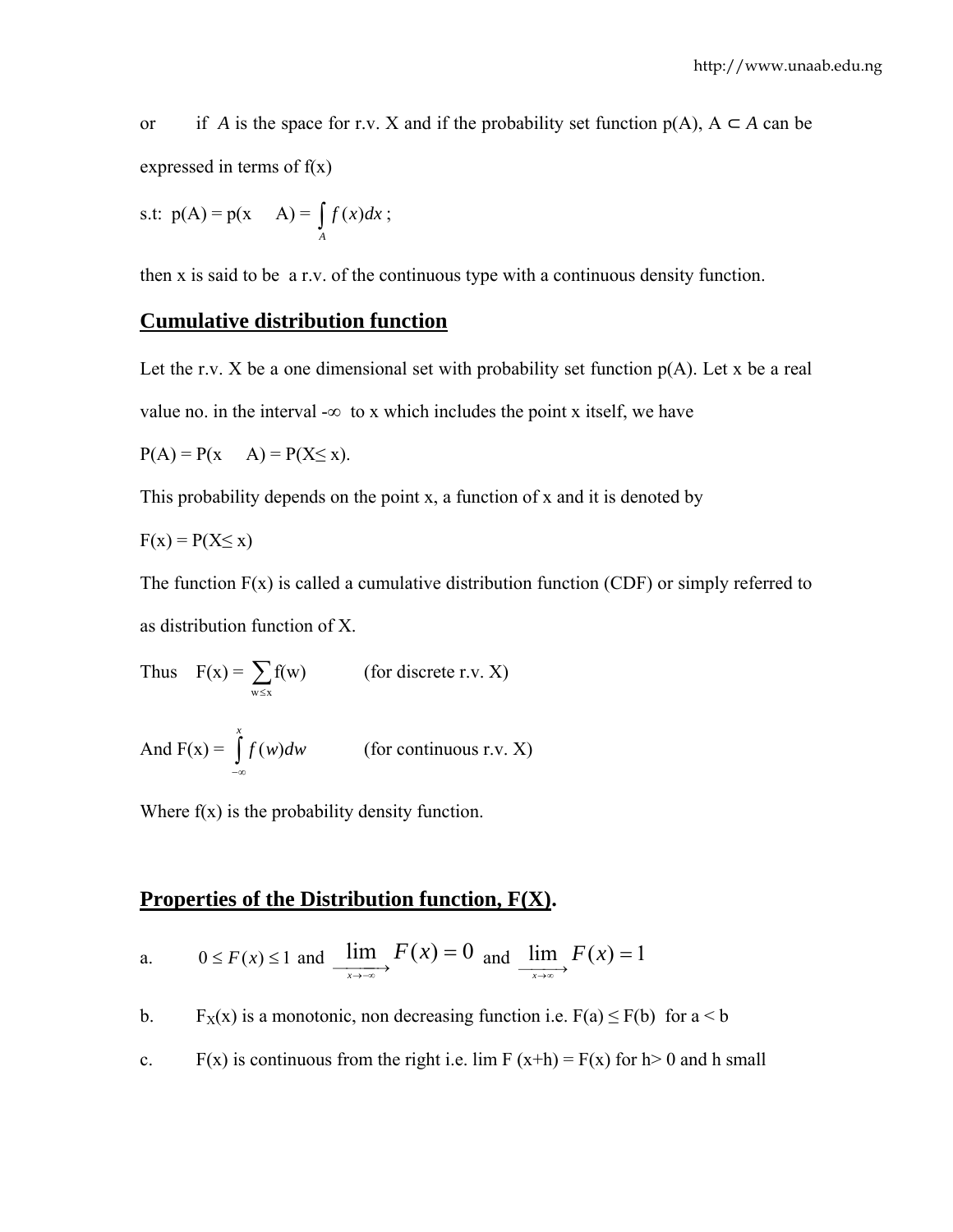Note:  $(F(x) = P(X \le x)$  the equality makes it continuous from the right while without equality, it is from the left)

#### **Assignment**

1. The Prob. Dist. Function of time between successive customer arrival to a petrol station is given by

| f(x) | $= 0$         | $x \leq 0$               |
|------|---------------|--------------------------|
|      | $=10e^{-10x}$ | $0 \leq x \leq \infty$ . |

Find:

a. 
$$
P(0.1 < x < 0.5)
$$

$$
b. \qquad P(X < 1)
$$

- c.  $P(0.2 \le x \le 0.3 \text{ or } 0.5 \le x \le 0.7)$
- d.  $P(0.2 \le x \le 0.5 \text{ or } 0.3 \le x \le 0.7)$

#### **MARGINAL AND CONDIDTIONAL DISTRIBUTION**

**Definition 1: Joint Discrete Density Function**: If  $(X_1, X_2, \ldots, X_k)$  is a k-dimensional discrete r.v., then the joint discrete density function of  $(X_1, X_2, \ldots, X_k)$  denoted by  $f_{X_1, X_2, \dots, X_k}(x_1, x_2, ..., x_k)$  and defined as  $f_{X_1, X_2, \dots, X_k}(x_1, x_2, \dots, x_k) = p(X_1 = x_1, X_2 = x_2, \dots, X_k = x_k)$ Note  $\sum f_{X_1, X_2, \dots, X_k}(x_1, x_2, \dots, x_k) = 1$ 

Where the summation is over all possible value of  $(X_1, X_2, \ldots, X_k)$ 

**Definition 2: Marginal Discrete Density Function**: If X and Y are joint discrete r.v., then  $f_X(x)$  and  $f_Y(y)$  are called marginal discrete density functions. That is, if  $f_{X,Y}(x, y)$  is a joint density function for joint discrete r.v. X and Y. then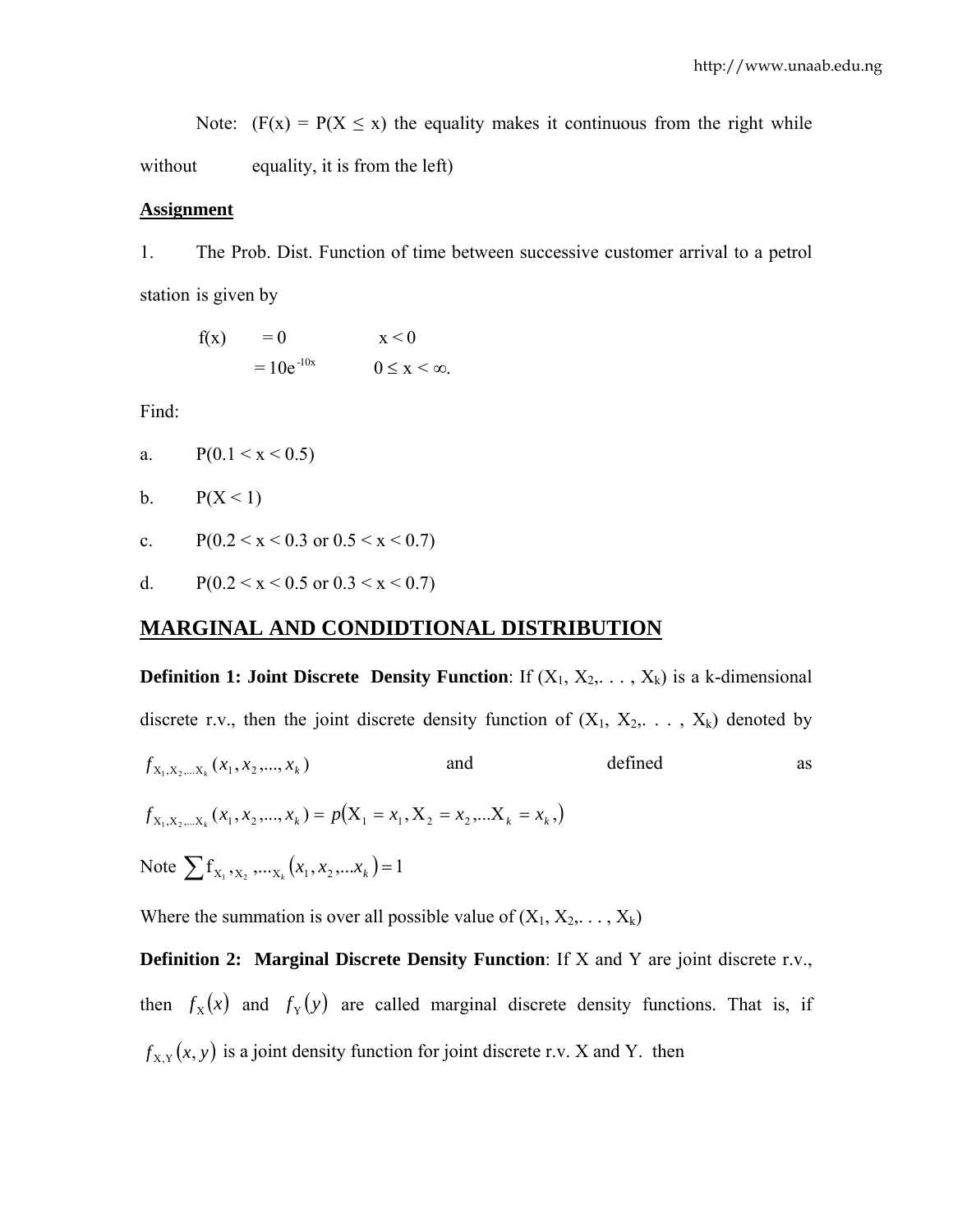$$
f_X(x) = \sum_{y_i} f_{X,Y}(x, y)
$$
 and  $f_Y(y) = \sum_{x_i} f_{X,Y}(x, y)$ 

Also let (X, Y) be joint continuous r.v. with joint probability density function  $f_{X,Y}(x, y)$ , then

$$
P[(X, Y) \in A] = \iint_{A} f_{X,Y}(x, y) dx dy
$$
  
If  

$$
A = \{(x, y), a_1 < x \le b_1; a_2 < y \le b_2\},
$$
 then  

$$
b_1 \begin{bmatrix} b_1 & 1 \end{bmatrix}
$$

$$
P[a_1 < x \le b_1; a_2 < y \le b_2] = \int_{a_2}^{b_2} \left[ \int_{a_1}^{b_1} f_{X,Y}(x, y) dx \right] dy
$$

#### **Assignment**

Given

$$
f(x, y) = x + y \qquad (0 < x < 1; 0 < y < 1)
$$

(a) Find  $p(0 < x < \frac{1}{2}, 0 < y < \frac{1}{4})$ 

If X and Y are joint continuous r.v. then,  $f_x(x)$  and  $f_y(y)$  are called marginal probability functions, given by

$$
f_{\mathbf{x}}(x) = \int_{-\infty}^{\infty} f_{\mathbf{x},\mathbf{y}}(x,\mathbf{y}) d\mathbf{y} \text{ and } f_{\mathbf{y}}(y) = \int_{-\infty}^{\infty} f_{\mathbf{x},\mathbf{y}}(x,\mathbf{y}) dx
$$

(b) Find the marginal density function of Y and hence, obtain  $p(Y = 2)$ .

# **CONDITIONAL DISTRIBUTION FUNCTION**

Conditional discrete density function: Let X and Y be joint discrete r.v. with joint discrete density function  $f_{X,Y}(x, y)$ . The conditional discrete density function of Y given  $X = x$ denoted by  $f_{\frac{y}{x}}(\frac{y}{x})$  is defined as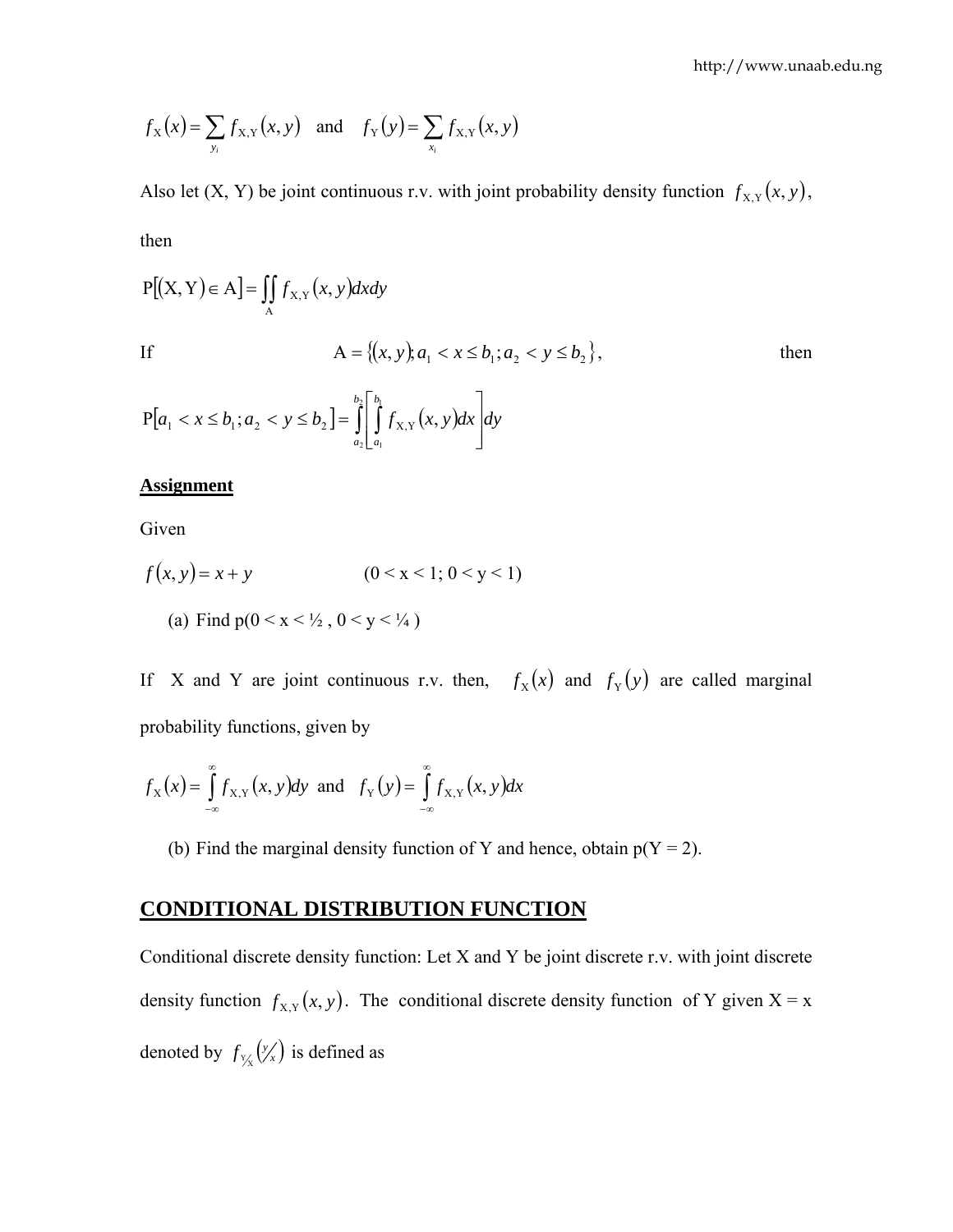$$
f_{\gamma_X}'(\gamma_X') = \frac{f_{X,Y}(x, y)}{f_X(x)}
$$

where  $f_X(x)$  is the marginal density of X at the point X= x.

similarly  $f_{x}(\gamma) = \frac{f_{x,y}(x, y)}{f_{x}(x, y)}$  $f_{\frac{x}{y}}(x) = \frac{f_{x,y}(x, y)}{f_{y}(y)}$  $f_{X_Y}(x_Y) = \frac{f_{X,Y}(x, y)}{f_Y(y)}$  $X = x, Y = y$  $(Y = y)$  $x, Y = y$   $\bigg|$   $\bigg|$   $\bigg|$   $\bigg|$   $X = x / Y = y$  $=\frac{P[X=x,Y=y]}{P(Y=y)}=P\left(\frac{X=x/Y=y}{P(Y=y)}\right)$ 

Note that 
$$
\sum_{y} f_{y_x}(y_x') = \sum_{y} \frac{f_{x,y}(x, y)}{f_x(x)} = \frac{f_x(x)}{f_x(x)} = 1
$$

 $\implies$  that it is a probability density function.

The above definition also holds for the continuous case.

$$
\int_{-\infty}^{\infty} f_{Y_{\chi}}(y_{x}') dy = \int_{-\infty}^{\infty} \frac{f_{X,Y}(x, y) dy}{f_{X}(x)} = \frac{f_{X}(x)}{f_{X}(x)} = 1
$$

#### **Stochastic Independence (S.I.)**

**Definition:** Let  $X_1, X_2, \ldots, X_k$  be a k- dimensional continuous (or discrete) r.v. with joint density function

 $f_{X_1, X_2, \dots, X_k}(x_1, x_2, \dots, x_k)$  and marginal density function  $f_{X_i}(x_i)$  then  $X_1, X_2, \dots, X_k$  are said to be stochastically independent iff

$$
f_{X_1, X_2, \dots X_k}(x_1, x_2, \dots x_k) = \prod_{i=1}^k f_{X_i}(x_i) \qquad \forall x_i
$$

for example, if r.v.  $X_i$  and  $X_2$  have the joint density function  $f_{X_1,X_2}(x_1, x_2)$  with marginal pdf  $f_{X_1}(x_1)$  and  $f_{X_2}(x_2)$  respectively, then  $X_1$  and  $X_2$  are said to be stochastically independent iff  $f_{X_1, X_2}(x_1, x_2) = f_{X_1}(x_1) f_{X_2}(x_2)$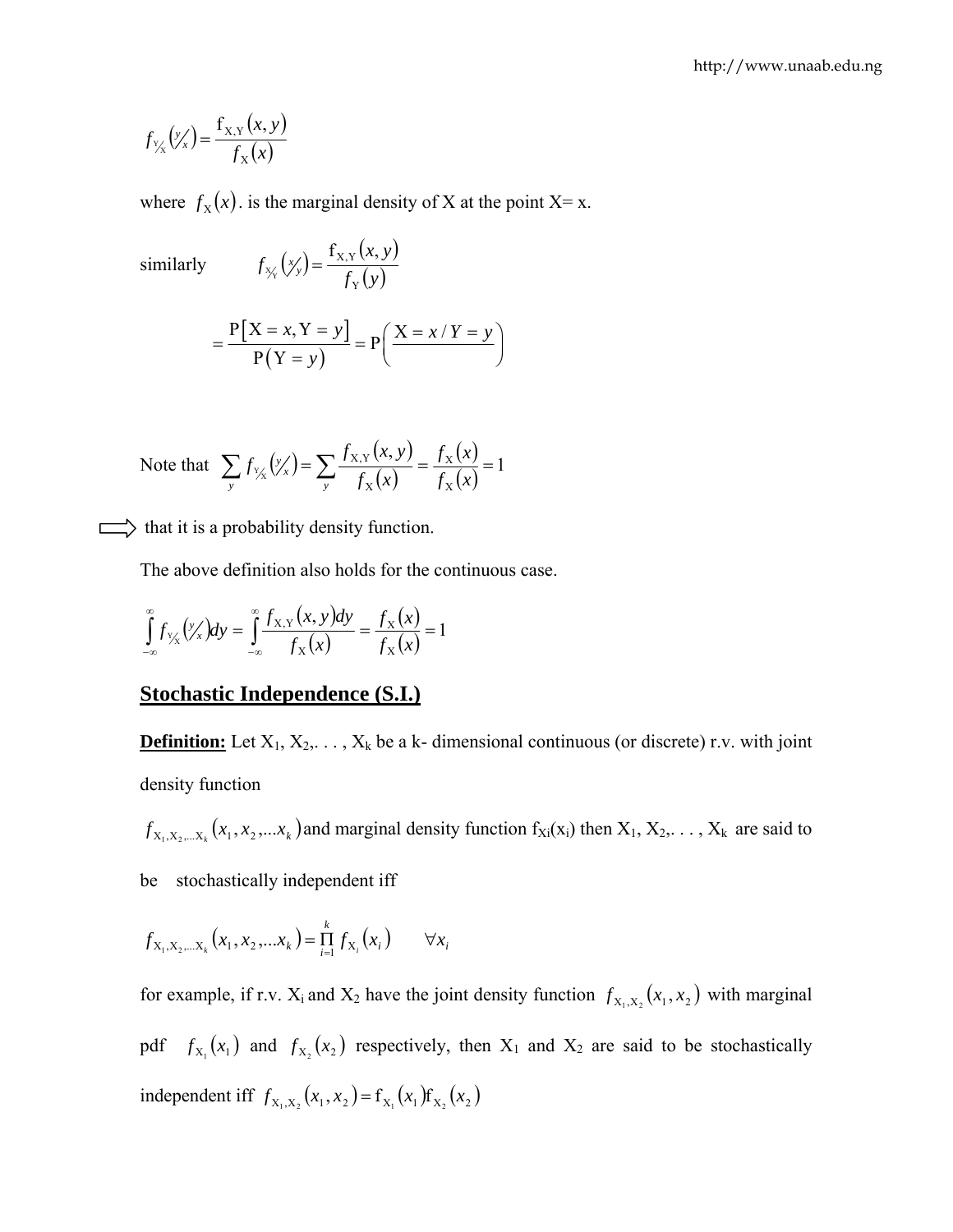Note that

$$
f(x_1 \cdot x_2) = f\left(\frac{x_2}{x_1}\right) f\left(x_1\right)
$$
 by earlier definition of conditional density  
\n
$$
\Rightarrow f\left(\frac{x_2}{x_1}\right) = f\left(x_2\right)
$$
 iff  $X_1$  and  $X_2$  are independent.

Also recall that

$$
f(x_2) = \int_{-\infty}^{\infty} f(x_1, x_2) dx
$$
  
\n
$$
= \int_{-\infty}^{\infty} f(x_2/x_1) f(x_1) dx_1
$$
  
\n
$$
= f(x_2/x_1) \int_{-\infty}^{\infty} f(x_1) dx_1
$$
  
\n
$$
= f(x_2/x_1) \qquad \text{if } f(x_2/x_1) \text{ does not depend on } x_1
$$
  
\n
$$
\Rightarrow f(x_1, x_2) = f(x_2/x_1) f(x_1)
$$
  
\n
$$
= f(x_2) f(x_1)
$$

#### **Exercise**

Let the joint pdf of  $X_1$  and  $X_2$  be given as

$$
f(x_1, x_2) = x_1 + x_2
$$
  
= 0  
otherwise  
 $0 < x_1 < 1$ ;  $0 < x_2 < 1$ 

Show that  $X_1$  and  $X_2$  are stochastically dependent

**Theorem**: Let the r.v.  $X_1$  and  $X_2$  have the joint density function  $f(x_1,x_2)$ , then  $X_1$ ,  $X_2$  are said to be stochastically independent iff  $f(x_1,x_2)$  can be written as the product of nonnegative function of  $x_1$  alone and non-negative function of  $x_2$  alone. i.e

$$
f(x_1,x_2) = g(x_1)h(x_2)
$$
 where  $g(x_1) > 0$ ,  $h(x_2) > 0$ 

**Proof**: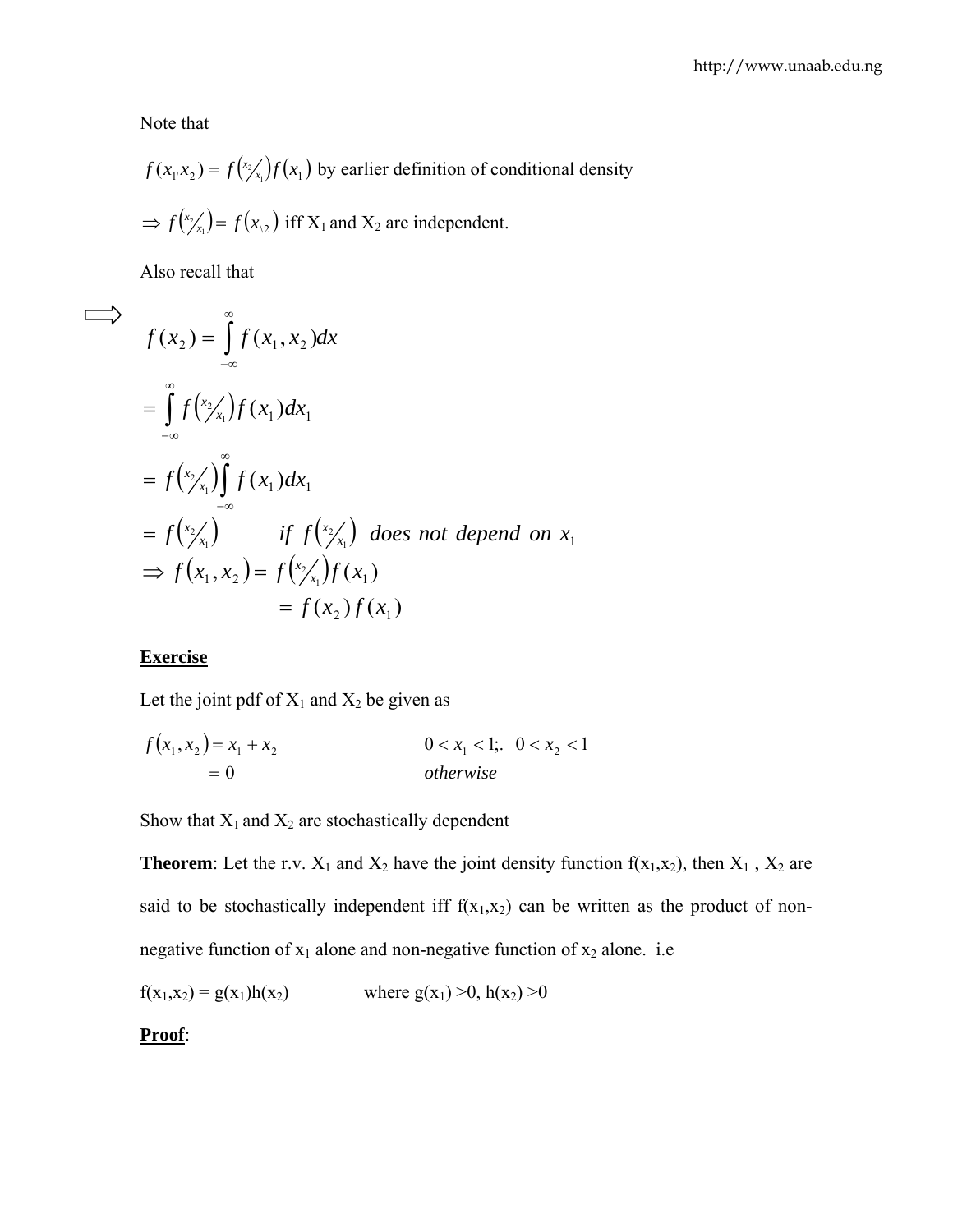If  $X_1$  and  $X_2$  are S.I, then  $f(x_1,x_2)= f_1(x_1)f_2(x_2)$  where  $f(x_1)$  and  $f(x_2)$  are marginal density

function of  $X_1$  and  $X_2$  respectively, i.e

 $f(x_1,x_2) = g(x_1)h(x_2)$  is true

Conversely

If  $f(x_1,x_2) = g(x_1)h(x_2)$ , then for the r.v. of the continuous type, we have

$$
f_1(x_1) = \int_{-\infty}^{\infty} g(x_1)h(x_2)dx_2 = g(x_1)\int_{-\infty}^{\infty} h(x_2)dx_2 = c_1g(x_1)
$$
  

$$
f_2(x_2) = \int_{-\infty}^{\infty} g(x_1)h(x_2)dx_1 = h(x_2)\int_{-\infty}^{\infty} g(x_1)dx_1 = c_2h(x_2)
$$

Where  $c_1$  and  $c_2$  are constants and not functions of  $x_1$  or  $x_2$ 

But  
\n
$$
\int_{-\infty-\infty}^{\infty} \int_{-\infty}^{\infty} f(x_1, x_2) dx = \int_{-\infty-\infty}^{\infty} \int_{-\infty}^{\infty} g(x_1)h(x_2) dx_1 dx_2 = 1
$$
 since *a* pdf  
\n
$$
\Rightarrow \int_{-\infty}^{\infty} g(x_1) dx_1 \int_{-\infty}^{\infty} h(x_2) dx_2 = c_1 c_2
$$
  
\n
$$
\Rightarrow c_1 c_2 = 1
$$
  
\ni.e  $f(x_1, x_2) = g(x_1)h(x_2) = c_1 c_2 g(x_1)h(x_2) = c_1 g(x_1) c_2 h(x_2) = f_1(x_1) f_2(x_2)$  i.e  $X_1$  and  $X_2$ 

are S.I

**Theorem 2**: If  $X_1$  and  $X_2$  are S.I. with marginal pdf  $f_1(x_1)$  and  $f_2(x_2)$  respectively, then  $P(a \le x_1 \le b, c \le x_2 \le d) = p(a \le x_1 \le b)p(c \le x_2 \le d)$  for a solution and a, b, c, d are constants. <u>Proof:</u> from definition of S.I of  $X_1$  and  $X_2$ ,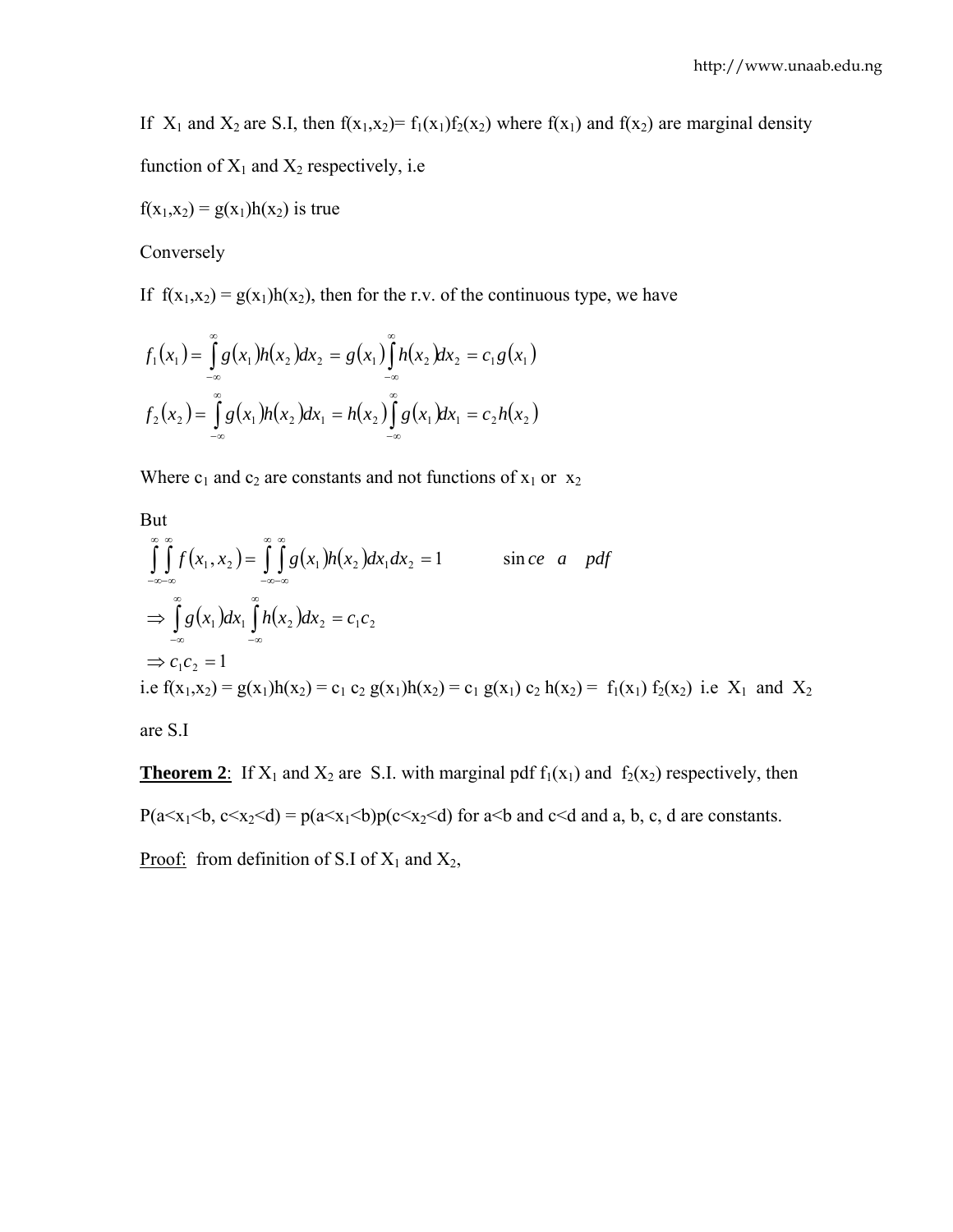$$
f(x_1, x_2) = f_1(x_1) f_2(x_2)
$$
  
\n
$$
P(a < x_1 < b; c < x_2 < d) = \int_{c}^{d} \int_{a}^{b} f(x_1, x_2) dx_1 dx_2
$$
  
\n
$$
= \int_{c}^{d} \int_{a}^{b} f_1(x_1) f_2(x_2) dx_1 dx_2
$$
  
\n
$$
= \left[ \int_{a}^{b} f_1(x_1) \right]_{c}^{d} f_2(x_2)
$$
  
\n
$$
= P(a < x_1 < b) P(c < x_2 < d)
$$

**Exercise**:

(a) Given 
$$
f(x,y) = x + y
$$

obtain  $P( 0 < x < \frac{1}{2}$ ;  $0 < y < \frac{1}{2}$ ),  $P( 0 < x < \frac{1}{2} )$  and  $P( 0 < y < \frac{1}{2} )$  and hence show that X and Y are not S.I.

(b) Given  $f(x,y) = e^{-(x+y)} 0 \le x \le \infty$ ,  $0 \le y \le \infty$ 

Show that X and Y are independent.

# **DERIVED DISTRIBUTIONS**

Consider a continuous r.v. X and the relation

Y = a + bx -------------------------------------- (1)

Since X is a r.v., so is Y.

Suppose we which to find the density function of Y. let  $f(x)$  be the density function of X

where

$$
f(x) > 0 \qquad \alpha < x < \beta
$$
  
= 0 \qquad elsewhere

If  $b > 0$ , then Y assumes values between  $a + b\alpha$  and  $a + b\beta$ , hence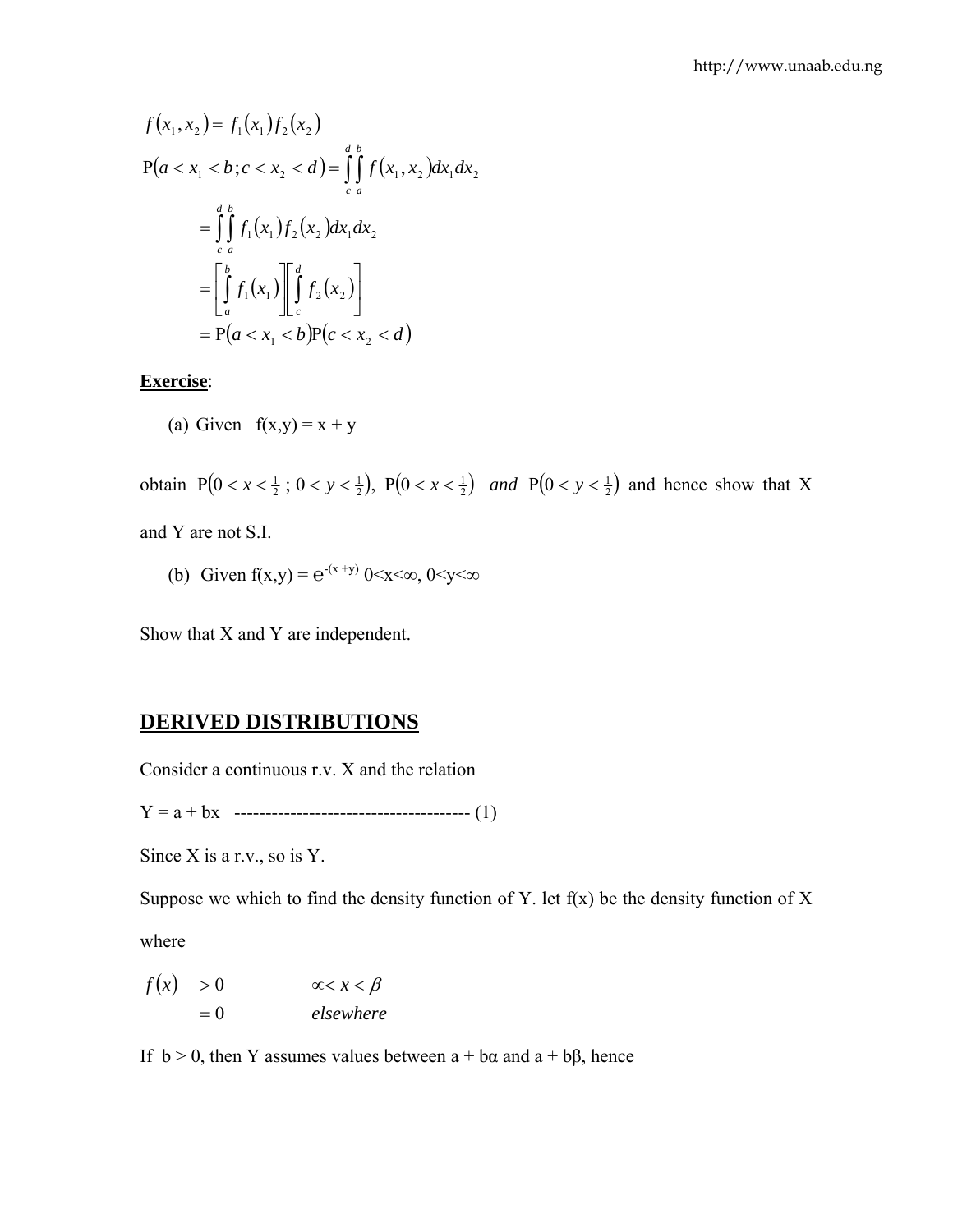( )( ) ( )( ) ......................................... 2( ) *y a bx or y a b y y a b* Ρ Υ≤ =Ρ Υ≤ + Ρ Υ≤ =Ρ + Χ≤ ⎛ ⎞ <sup>−</sup> =Ρ Χ≤ ⎜ ⎟ ⎝ ⎠

If  $F(x)$  and  $G(y)$  are distribution functions of X and Y respectively, then

$$
G(y) = F\left(\frac{y-a}{b}\right) \tag{3}
$$

Since the density of Y,  $g(y)$  is given by  $g(y) = \frac{dG}{dy}$ 

$$
\Rightarrow g(y) = \frac{dF\left(\frac{y-a}{b}\right)}{dy} = \frac{d}{dy}\int_{-\infty}^{\frac{y-a}{b}} f(x)dx = \frac{1}{b}f\left(\frac{y-a}{b}\right)
$$

The transformation given in (1) is known as one to one transformation.

Generalization of (1):

Let Y = ф(x) -----------------------------------(4)

since Y is a function of X, we can solve equation (4) for X to obtain X as a function of Y denoted by

X = Ψ(Y) ---------------------------------- (5) = ф-1(y)

The transformation in equations (4) and (5) are said to be  $1 - 1$  if for any value of x,  $\phi(x)$ yields one and one value of Y and if for any value of Y, Ψ(Y) yields one and only one value of X.

**Theorem:** Let X and Y be continuous r.v. defined by the transformation

 $Y = \phi(x)$  and  $X = \phi(Y)$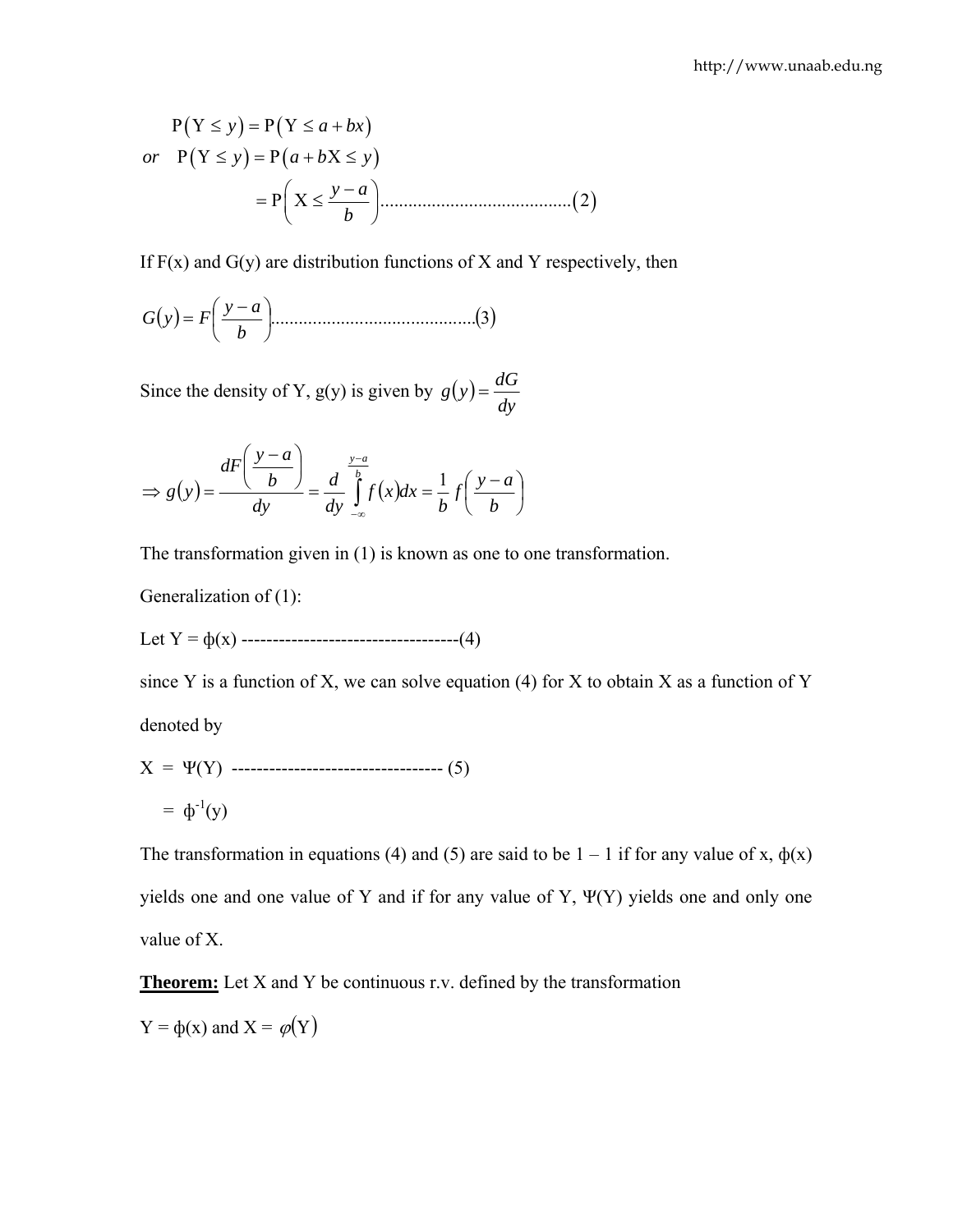Let these transformations be either increasing or decreasing functions of X and Y and 1-

1. If f(x) is the pdf of X where 
$$
f(x) > 0
$$
  $\alpha < x < \beta$  and  $f(x) = 0$   
elsewhere

Then Pdf of Y is

$$
g(y) = \left| \frac{d\phi(y)}{dy} \right| f(\phi(y)) \qquad \alpha_1 < y < \alpha_2
$$

where  $\alpha_1 = \min \lfloor \varphi(\alpha) \cdot \varphi(\beta) \rfloor$ 

$$
\alpha_{2} = \max[\varphi(\alpha), \varphi(\beta)]
$$

**Proof:** Let  $\alpha_1 = \phi(\alpha)$  and  $\alpha_2 = \phi(\beta)$ , in this case,  $\phi(x)$  is an increasing function of X since  $\alpha < \beta$  and

$$
G(y) = p(Y \le y) = p(\phi(x) \le y)
$$
  
=  $P[X \le \phi(y)] = F(\phi(y)) = \int_{-\infty}^{\phi(y)} f(x) dx$ 

The density of Y is therefore given by

$$
g(y) = \frac{dG(y)}{dy} = \frac{d}{dy} \int_{-\infty}^{\varphi(y)} f(x) dx
$$
  
or  

$$
g(y) = \frac{d\varphi(y)}{dy} F(\varphi(y)) \qquad \varphi(\alpha) \le y \le \varphi(\beta)
$$

Since  $\phi(x)$  is an increasing function of x, hence  $\phi'_{dy} \phi(y) > 0$  which makes  $g(y) \ge 0$ .

Now suppose that  $\phi(x)$  is an decreasing function of X, i.e. as X increasing  $\phi(x)$  decreases. Thus the min of Y is  $\phi(\beta)$  and maximum value of Y is  $\phi(x)$ .

$$
G(y) = p(Y \le y) = p(\phi(x) \le y)
$$
  
=  $p(X \ge \phi(y)) = 1 - F(\phi(y))$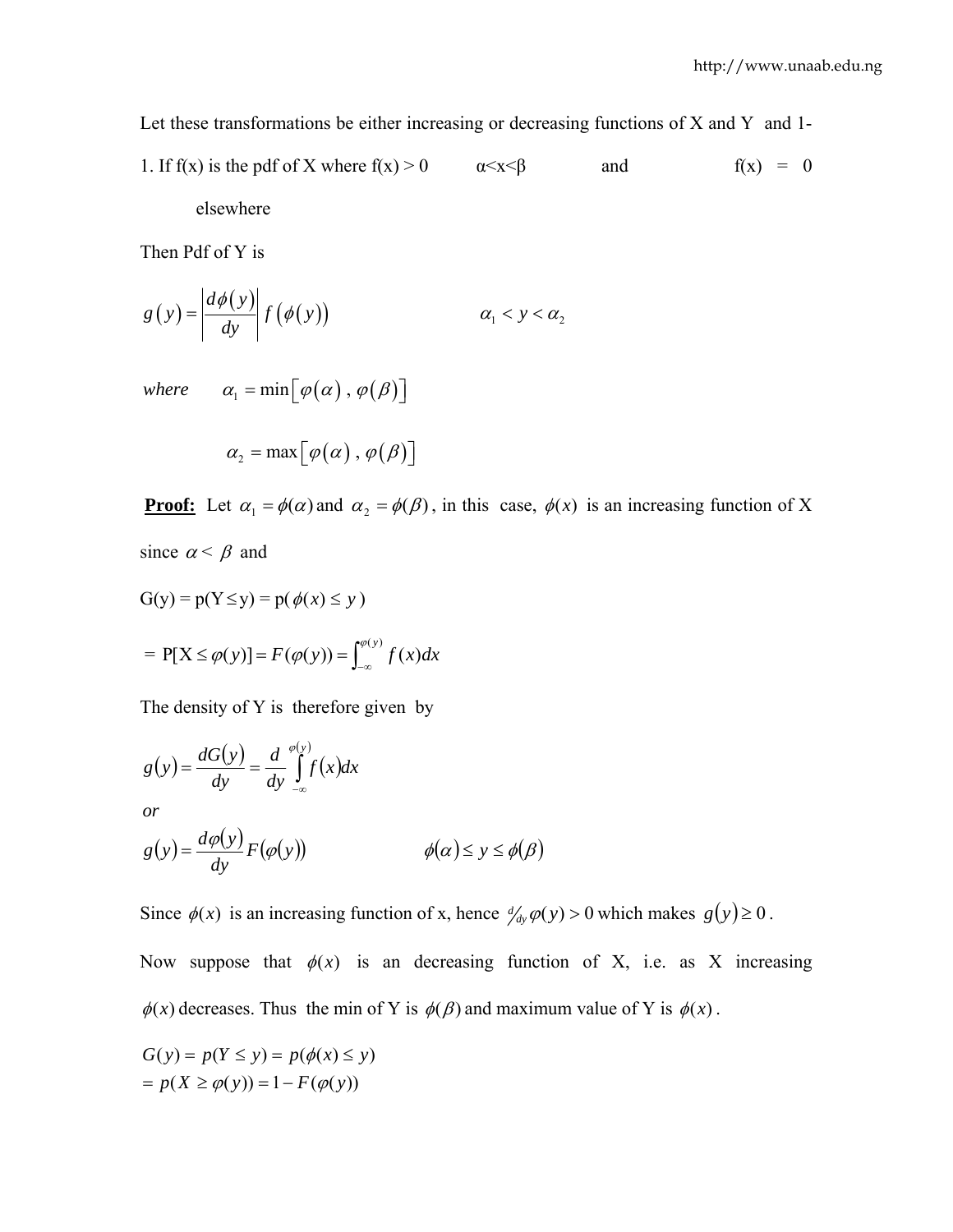Hence the pdf of Y is given as

$$
g(y) = \frac{d}{dy} G(y) = -\frac{d\varphi(y)}{dy} F(\varphi(y)) \qquad \varphi(\beta) \le y \le \varphi(\alpha)
$$

Since  $\phi(x)$  is a decreasing function of X, thus  $\phi(y)$  is a decreasing function of y and the partial derivative of  $\varphi(y) < 0$ .

i.e. 
$$
d_{dy} \varphi(y) < 0
$$
  
\n $\Rightarrow g(y) \ge 0$ .  
\ni.e.  $g(y) = |_{d\varphi(y)/dy} | f(\varphi(y))$   
\n $\alpha_1 < y < \alpha_2$ 

#### **TRANSFORMATION OF VARIABLES OF DISCRETE TYFPE**

Let X be a r.v. of discrete type with a pdf  $f(x)$ . Let A denote the set of discrete points for which f(x) > 0 and let Y =  $v(x)$  be a 1-1 transformation that mapped *A* onto  $\beta$ . Let  $x = \omega(y)$  be the solution of  $y = v(x)$ , then for each  $y \in \beta$ , we have  $x = \omega(y) \in A$  $\Rightarrow$  event  $Y = y[or v(x) = y]$  and  $X = \omega(y)$  are equivalent

Thus

$$
g(y) = p[Y = y] = p[X = \omega(y) = F(\omega(y))]
$$
  $y \in \beta$ 

#### **ASSIGNMENT**

Given X to be a discrete r.v. with a poison distribution function, obtain pdf of  $Y = 4X$ 

Let  $f(x_1, x_2)$  be the joint pdf of two discrete r.vs.  $X_1$  and  $X_2$  with set of points at which  $f(x_1, x_2) > 0$ . Define a 1-1 transformation such that  $Y_1 = U_1(X_1, X_2)$  and  $(Y_2 = U_2(X_1, X_2))$ , for which the joint pdf jis given by  $g(y_1, y_2) = f(\omega_1(y_1, y_2), \omega_2(y_1, y_2))$ ,  $y_1 y_2 \in \beta$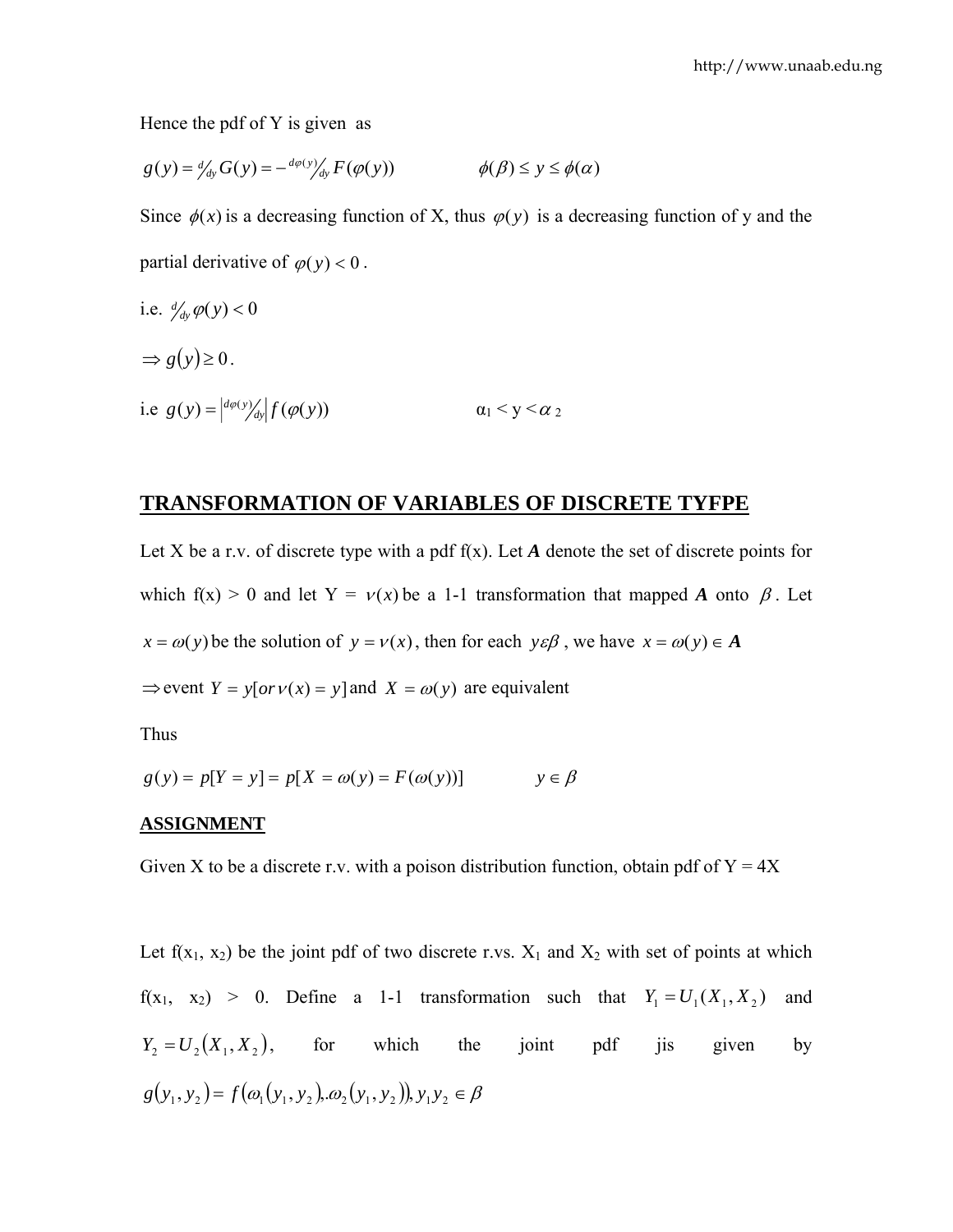$$
x_1 = \omega_1(y_1, y_2)
$$
 and  $x_2 = \omega_2(y_1, y_2)$  are the inverse of  $y_1 = U_1(x_1, x_2)$  and  $y_2 = U_1(x_1, x_2)$ .

from the joint pdf  $g(y_1, y_2)$ , we then obtain the marginal pdf of  $y_1$  by solving over  $y_2$  and vice-versa.

#### **TRANSFORMATION OF VARIABLES OF CONTINUOUS TYPE**

Let X be a r.v. of continuous type with a pdf of  $f(x)$ . Let A be a one dimensional space for f(x) > 0. Consider a 1-1 transformation which maps the set *A* onto set  $\beta$ . Let the inverse of  $Y = v(x)$  be denoted by  $x = w(y)$  and let the derivative  $\frac{dx}{dy} = \omega'(y)$  be continuous and not vanishing for all points  $Y \in \beta$ . Then the points of  $Y = U(x)$  is given by

$$
g(y) = f(\omega(y))|\omega^{1}(y)| \qquad y \in \beta
$$
  
= 0 elsewhere

 $|\omega^1(y)|$  is called the Jacobian of the linear transformation  $x = \omega(y)$  is denoted by  $|J|$ .

**Exercise** 

Given X to be continuous with

 $f(x) = 1$  $0 \leq x \leq 1$ Ca)

elsewhere  $= 0$ 

Show that  $\mathbf{r} = -2\mathbf{h}\mathbf{x}$  has  $\chi^2$  distribution with 2 df.

 $f(x) = 2x$  $0 < x < 1$ (b)

> elsewhere  $= 0$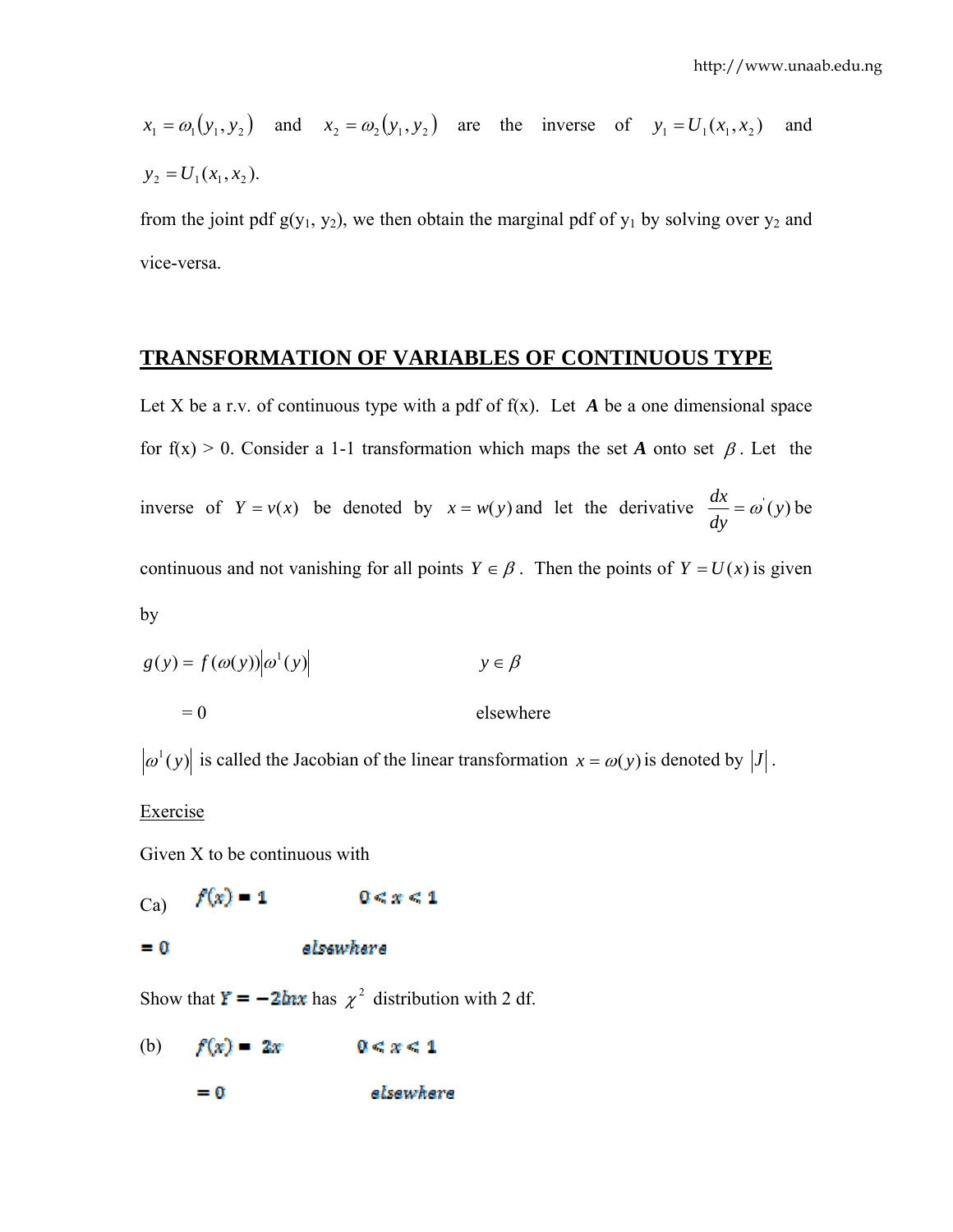(c)  $f(x) = e^{-x}$   $x > 0$  $= 0$  elsewhere find pdf of  $\mathbf{Y} = \sqrt{\mathbf{x}}$ 

The method of finding the pdf of a function one r.v. can be extended to two or more r.v.s of continuous type.

Let  $Y_1 = U_1(x_1, x_2)$  $Y_2 = U_1(x_1, x_2)$ 

find pdf of  $Y = 8x^3$ 

Define a 1-1 transformation which maps a 2-dimensional set of A in the  $x_1, x_2$  plane into 2-dimensional set of B in the  $y_1$  and  $y_2$  plane. If we express each of  $x_1, x_2$  in terms of  $y_1$  and  $y_2$ , we can write  $x_2 = w_1(y_1, y_2)$  and  $x_2 = w_2(y_1, y_2)$ , and the determinant of order 2 can be obtained

$$
J = \begin{vmatrix} \frac{dx_1}{dy_1} & \frac{dx_1}{dy_2} \\ \frac{dx_2}{dy_1} & \frac{dx_2}{dy_2} \end{vmatrix}
$$
 *Amount as the Jacobian of transformation*

It is assumed that these first order partial derivatives are continuous and that J is not identically equal to zero in B.

#### **Exercise 1**;

Given the r.v. X with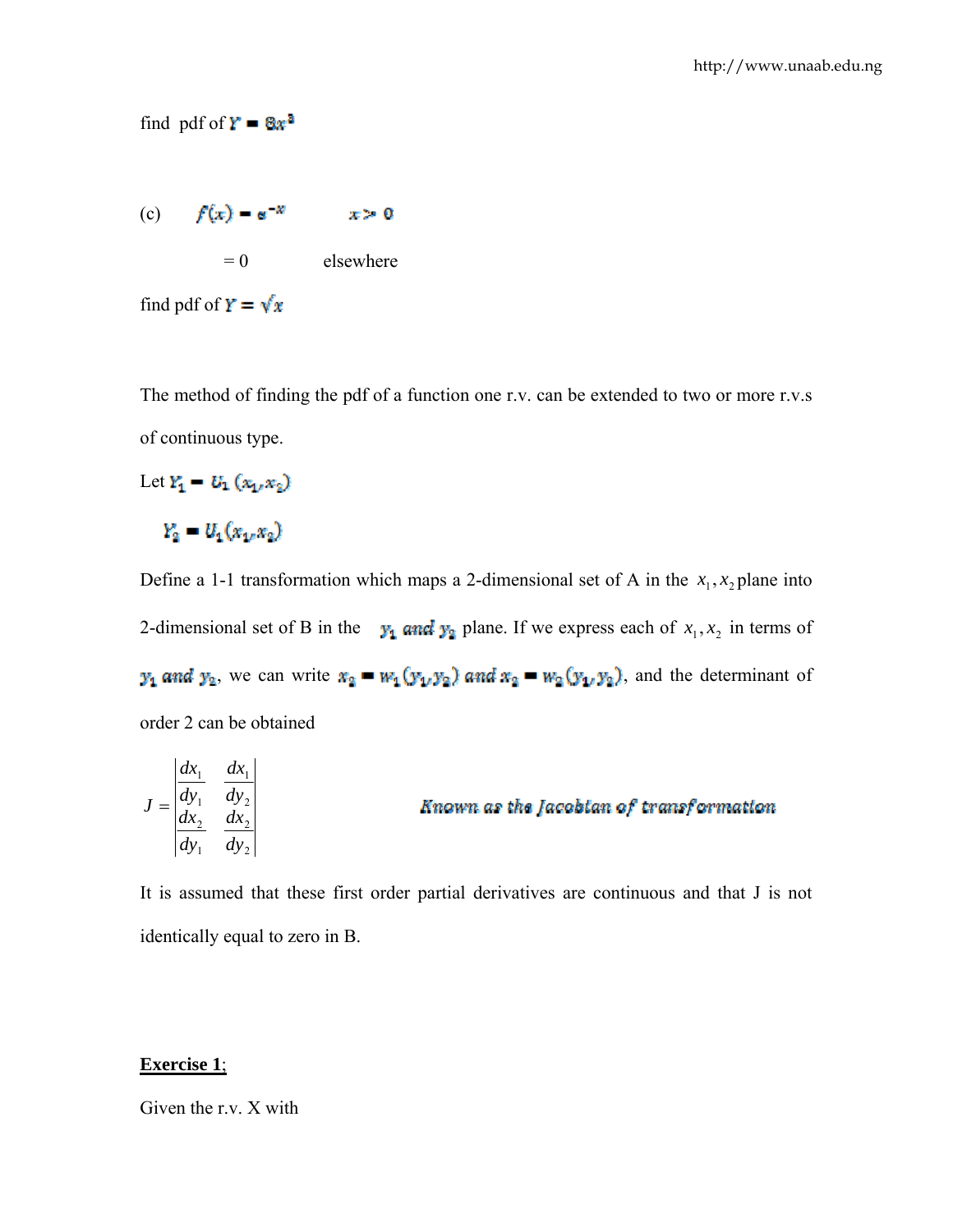$f(x) = 1$  $0 \leq x \leq 1$ 

#### $\mathbf{0}$  . elsewhere

Let  $X_1$  and  $X_2$  denote random samples from the distribution. Obtain the marginal density

function of  $Y_1 = X_1 + X_2$  and  $Y_2 = X_1 - X_2$  respectively.

#### **Exercise 2** :

Let  $X_1$  and  $X_2$  be a r.s. from an exponential distribution of the form

 $f(x) = e^{-x}$  $0 \leq x \leq \infty$  $\blacksquare$  0 elsewhere Given  $Y_1 = X_1 + X_2$  $Y_2 = \frac{x_4}{x_4 + x_6}$ 

Show that  $Y_1$  and  $Y_2$  are S.I.

### **Mathematical Expectation**

Let X be a r.v. with pdf f(x) and let V(x) be a function of x such that  $\int$ ∞ −∞  $V(x)f(x)dx$  exists

 $\forall x$  (continuous r.v.) and  $\sum V(x)f(x)$  exists if X is a discrete r.v. The integral or summation as the case may be is called the mathematical expectation or expected value of V(x) and it is denoted by  $E[(x)]$ . It is required that the integral or sum converge absolutely. More generally, let  $x_1, x_2, \ldots, x_n$  be a r.v. with pdf  $f(x_1, x_2, \ldots, x_n)$  and let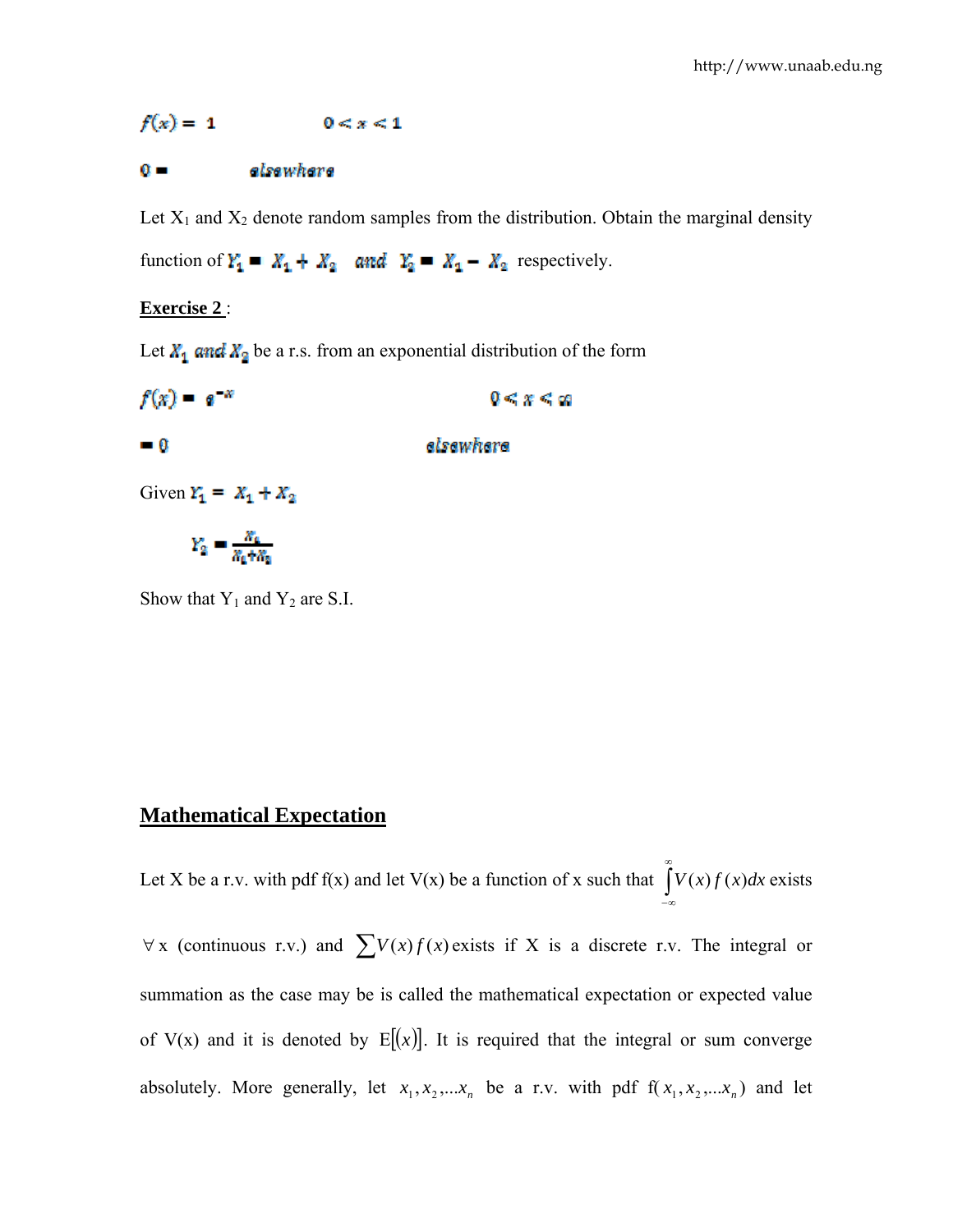$V(x_1, x_2,...x_n)$  be a function of the variable such that the n-fold integrals exist, i.e.

$$
\int_{-\infty}^{\infty} \int_{-\infty}^{\infty} V(x_1, x_2,...x_n) f(x_1, x_2,...x_n) dx_1, dx_2,...dx_n
$$
 exists, if the r.vs. are of continuous type

and  $\sum ... \sum V(x_1, x_2, ... x_n) f(x_1, x_2, ... x_n)$ 1  $\ldots \sum V(x_1, x_2, \ldots x_n) f(x_1, x_2, \ldots$  $x_1$   $x$  $n \mathcal{Y} \left( \lambda_1, \lambda_2, \ldots, \lambda_n \right)$ *n*  $V(x_1, x_2, \ldots, x_n) f(x_1, x_2, \ldots, x_n)$  exists if the r.vs. are discrete.

The n-fold integrals or the n-fold summation is called the mathematical expectation denoted by  $E [ (V ( x_1 , x_2 , ... x_n ) ) ]$  of function  $f ( x_1 , x_2 , ... x_n )$ .

#### **Properties of Mathematical Expectation**

- 1) If k is a constant, then  $E(k) = k$
- 2) if k is a constant and V is a function, then  $E(kV) = kE(V)$
- 3) if  $k_1$  and  $k_2$  are constants and  $V_1$  and  $V_2$  are functions the  $E(k_1 V_1 + k_2 V_2) = k_1 E(V_1) + k_2 E(V_2)$

#### **Example**:

$$
f(x) = 2(1-x) \t 0 < x < 1
$$
  
\n
$$
E(x) = \int_{-\infty}^{\infty} xf(x) dx = \int_{0}^{1} 2x(1-x) dx = \frac{1}{3}
$$
  
\n
$$
E(x^{2}) = \int_{-\infty}^{\infty} x^{2} f(x) dx = \int_{0}^{1} 2x^{2} (1-x) dx = \frac{1}{6}
$$
  
\n
$$
V(x) = E(x^{2}) - [E(x)]^{2} = \frac{1}{6} - \left(\frac{1}{3}\right)^{2} = \frac{1}{6} - \frac{1}{9} = \frac{3}{54}
$$
  
\n
$$
E(6x + 3x^{2}) = 6E(x) + 3E(x^{2}) = 6(\frac{1}{3}) + 3(\frac{1}{6})
$$
  
\n
$$
= 2 + \frac{1}{2} = 2\frac{1}{2}
$$
  
\n
$$
f(x) = \frac{x}{6} \t x = 1,2,3,
$$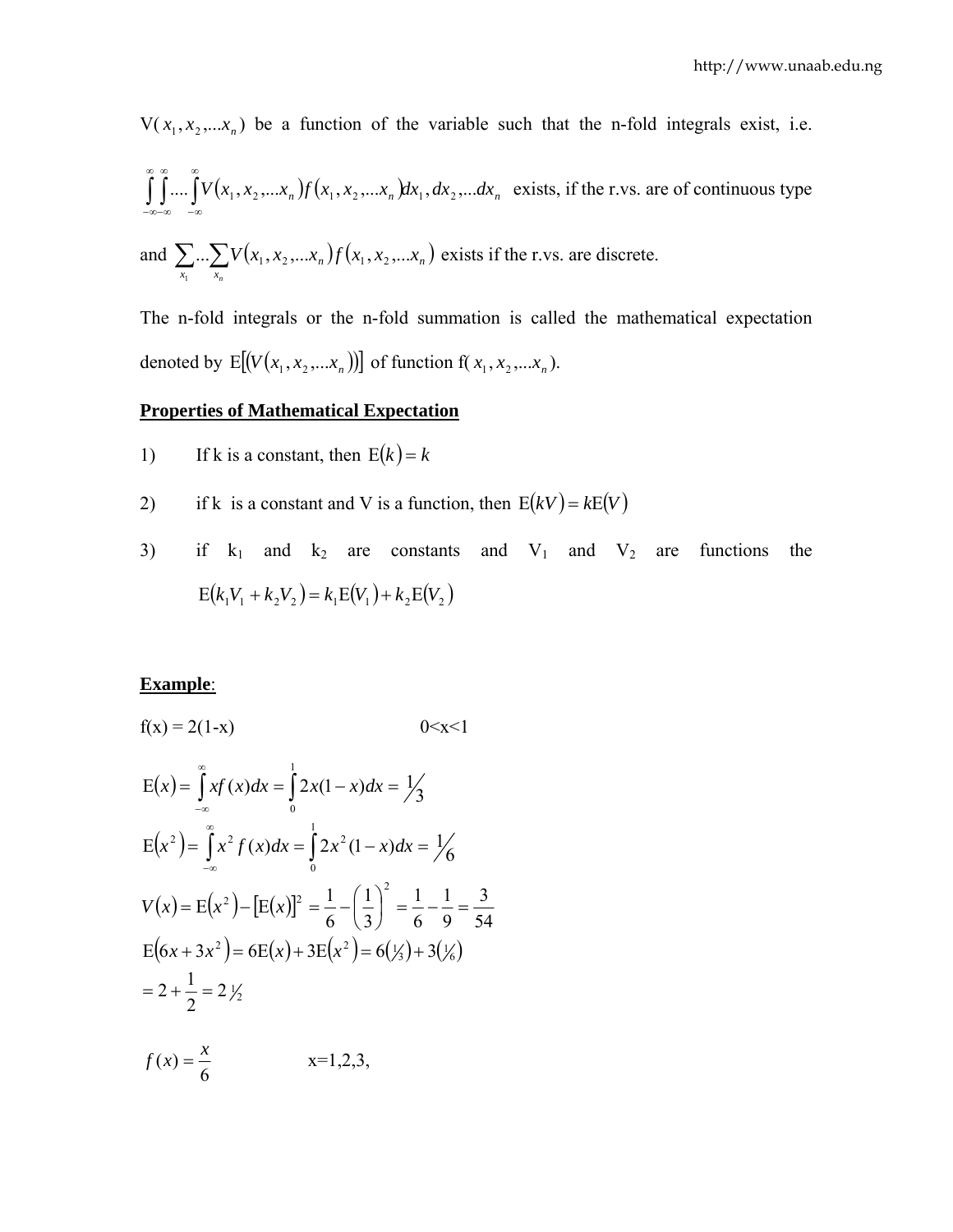$$
E(X3) = \sum_{x=1,2,3} x3 f(x) = \frac{1}{6} (1 + 16 + 81) = \frac{98}{6}
$$
  
f(x,y) = x + y \t\t\t0 < x < 1, 0 < y < 1  
  
E(xy<sup>2</sup>) =?  

$$
\iint_{0}^{1} xy2 f(x, y) dx dy
$$
  

$$
\int_{0}^{1} \int_{0}^{1} xy2 (x + y) dx dy = \frac{17}{72}
$$

# **Weak Law of Large Number(WLLN)**

Let  $X_1, X_2, \ldots$  be a set of independent r.v. distribution in the same form with mean  $\mu$ . Let  $\overline{X}_n$  be the mean of the first n observation.

i.e. 
$$
\overline{X_n} = \frac{1}{n} \sum_{i=1}^n x_i
$$

then  $\overline{X_n}$  who has the mean  $\mu$ .

The weak law of large numbers states that  $\overline{X_n}$  becomes more and more narrowly dispersed about  $\mu$  as n increase

i.e. 
$$
\lim_{n \to \infty} P\left| \overline{X_n} - \mu \right| > \in \left. \right\} = 0 \qquad \in > 0
$$

if we assume that the variance of any X exist and equal to  $6<sup>2</sup>$ 

then 
$$
\nu(\overline{X_n}) = \frac{\sigma^2}{n}
$$

chebyshev inequality,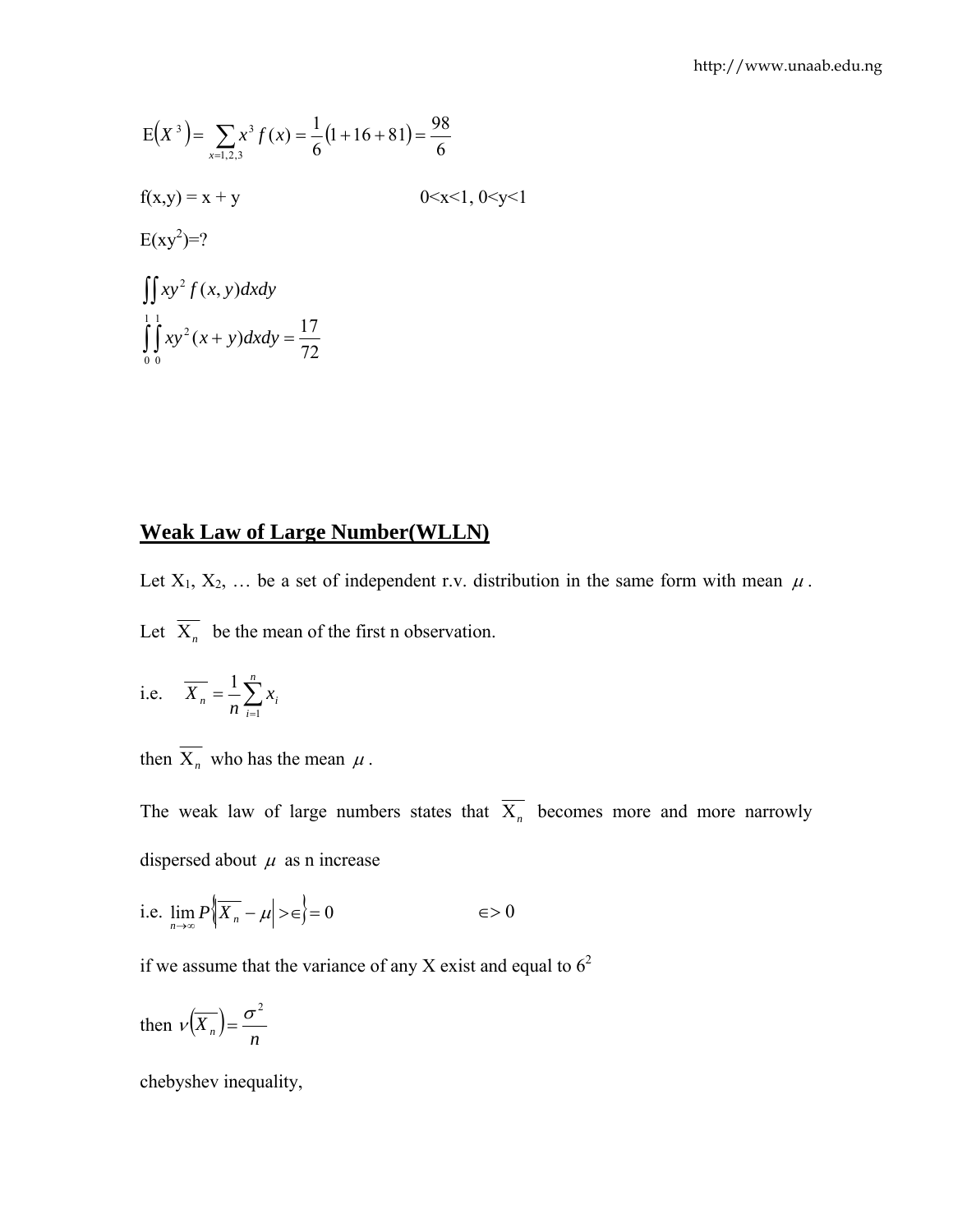$$
P\{\overline{X_n} - \mu\} > \epsilon \} \le \frac{\sigma^2}{n \epsilon^2}
$$
  
or  

$$
P\{\overline{X_n} - \mu\}^2 > \epsilon^2 \} \le \frac{\sigma^2}{n \epsilon^2}
$$
  
or  

$$
P\{\overline{X_n} - \mu\} > \epsilon \sigma\} = P\{\overline{X_n} - \mu\}^2 \ge \epsilon^2 \sigma^2 \} \le \frac{1}{\epsilon^2}
$$
  

$$
P\{\overline{X_n} - \mu\} < \epsilon \sigma\} \ge 1 - \frac{1}{\epsilon^2}
$$
  
note  

$$
P[g(x) \ge k] \le \frac{E(g(x))}{k} \forall k > 0
$$

**Theorem**: Let g(x) be a non negative function of a r.v. X. If  $E(g(x))$  exist, then for any

+ve constant ∈

$$
\mathbf{P}\big[\,g\,\big(\,x\big)\,\geq\,\infty\,\big]\,\leq\,\frac{\mathbf{E}\big(\,g\,\big(\,x\big)\big)}{\in}
$$

# **Proof**:

Let  $A = {x : g(x) \ge \in}$  and let  $f(x)$  be the pdf of X, then

$$
E(g(x)) = \int_{-\infty}^{\infty} g(x)f(x)dx
$$
  
= 
$$
\int_{A} g(x)f(x)dx + \int_{A^c} g(x)f(x)dx
$$

$$
A^c = \{x : g(x) < \in\}
$$

But each integral on the RHS is non –ve then

$$
E(g(x)) \ge \int_{A} g(x)f(x)dx
$$
  
\n
$$
\ge \int_{A} \in f(x)dx
$$
  
\n
$$
= \in \int_{A} f(x)dx = \in P[g(x) \ge \infty]
$$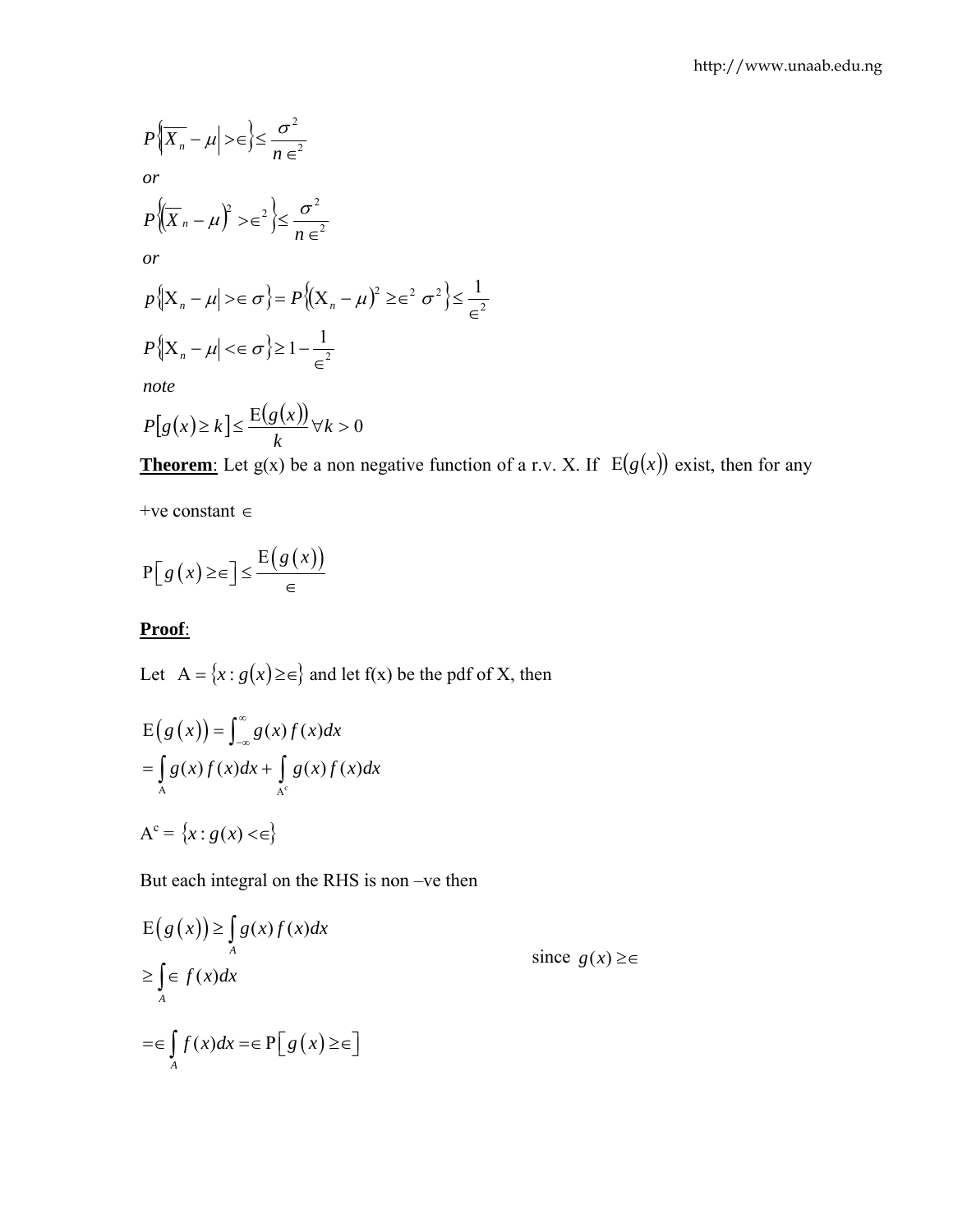i.e. 
$$
\frac{E[g(x)]}{\epsilon} \ge P[g(x) \ge \epsilon]
$$
  
or 
$$
P[g(x) \ge \epsilon] \le \frac{E[g(x)]}{\epsilon}
$$
  $\forall \epsilon > 0$ 

# **Proof of Chebyshev inequality**

$$
P[g(x) \ge k] \le \frac{E(g(x))}{K}
$$
  
Let  $g(x) = (X - \mu)^2$   

$$
K = \epsilon^2 \sigma^2
$$
  
i.e  $P[(X - \mu)^2 \ge \epsilon^2 \sigma^2] \le \frac{\sigma^2}{\epsilon^2 \sigma^2} = \frac{1}{\epsilon^2}$ 

# **Proof of weak law of large number**

$$
\begin{aligned} \text{let } g(x) &= \left(\overline{X}_n - \mu\right)^2 \\ \text{K} &= \in^2 \\ \text{P}\Big(\overline{X}_n - \mu\Big| > \in\Big) &= \text{P}\Big(\overline{X}_n - \mu\Big)^2 > \in^2 \Big] \\ &\leq \frac{\text{E}\Big(\overline{X}_n - \mu\Big)^2}{\in^2} = \frac{\sigma^2}{n\in^2} \\ \lim_{n \to \infty} \text{P}\Big[\Big|\overset{\wedge}{X}_n - \mu\Big| > \in\Big] &\leq \lim_{n \to \infty} \frac{\sigma^2}{n\in^2} = 0 \end{aligned}
$$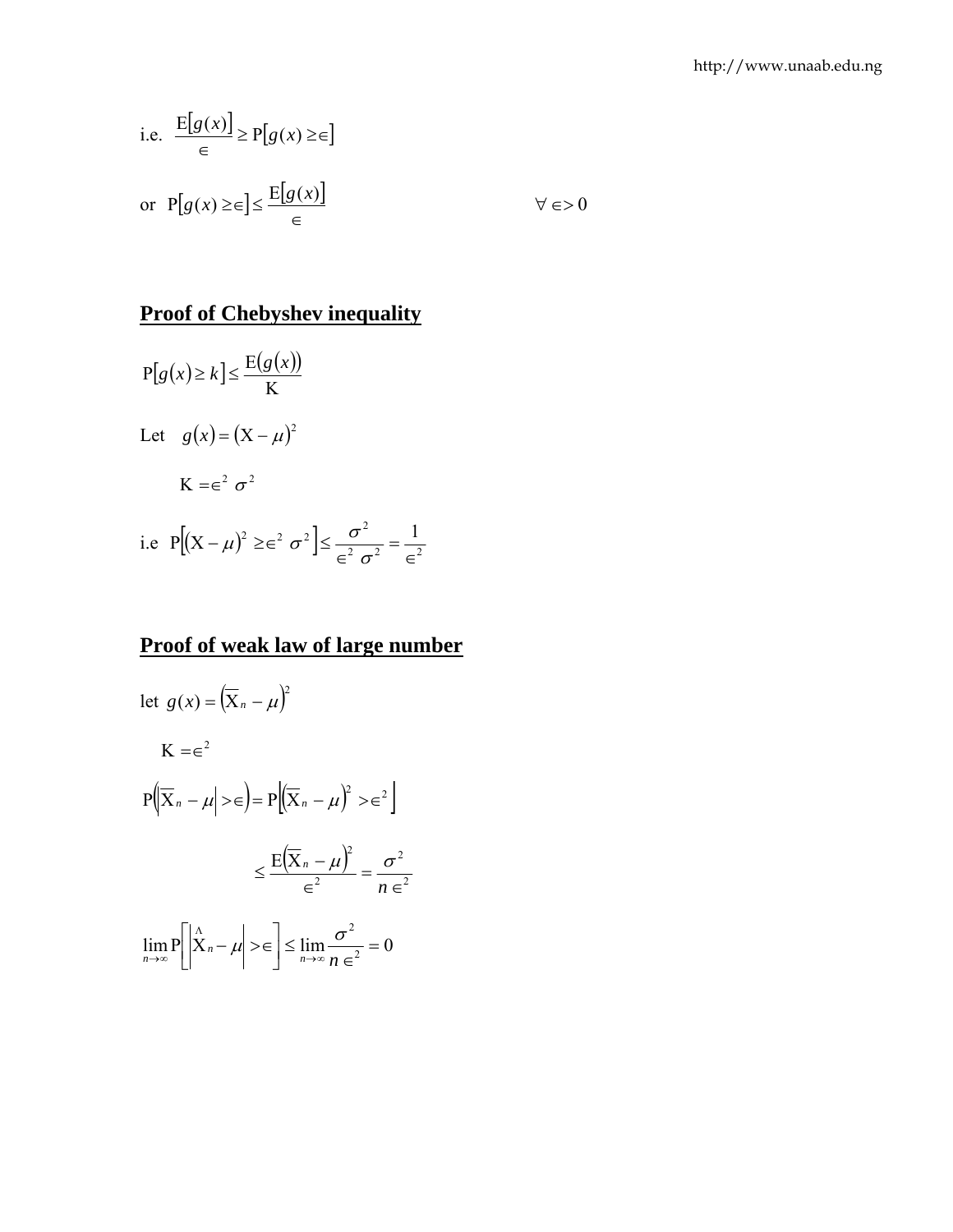Note that WLLN can also be stated as

$$
P\{\overline{X}_n - \mu \mid \leq \in\} \geq 1 - \delta
$$
  
or  

$$
P\left[-\in \leq \overline{X}_n - \mu \leq \in\right] \geq 1 - \delta
$$

Again using Chebyshev inequality

Let 
$$
g(x) = (X_n - \mu)^2
$$
 and  $k = \epsilon^2$   
\n
$$
P[-\epsilon < \overline{X}_n - \mu < \epsilon] = P[\overline{X}_n - \mu] < \epsilon]
$$
\n
$$
= P[|\overline{X}_n - \mu|^2 < \epsilon^2] \ge 1 - \frac{E(\overline{X}_n - \mu)^2}{\epsilon^2}
$$
\n
$$
= 1 - \frac{(\frac{1}{n})\sigma^2}{\epsilon^2} \ge 1 - \delta
$$

Where  $\delta > \frac{n^{\circ}}{2}$  $\frac{1}{2}$  $\sigma^2$ ∈  $\delta > \frac{\frac{1}{n}\sigma^2}{c^2}$  or  $n > \frac{\delta^2}{s c^2}$ . ∈  $>\frac{c}{\delta}$  $n > \frac{\delta^2}{\delta^2}$ .

#### **Exercise** 1:

Suppose that a sample is drawn from some distribution with an unknown mean and variance equal to unity. How large a sample must be taken in order that the probability will at least 0.95 that the sample mean  $\overline{X}_n$  will lie within 0.5 of the population mean?

### **Exercise 2:**

How large a sample must be taken in order that you are 99% certain that  $\overline{X}_n$  is within 0.56 of  $\mu$ ?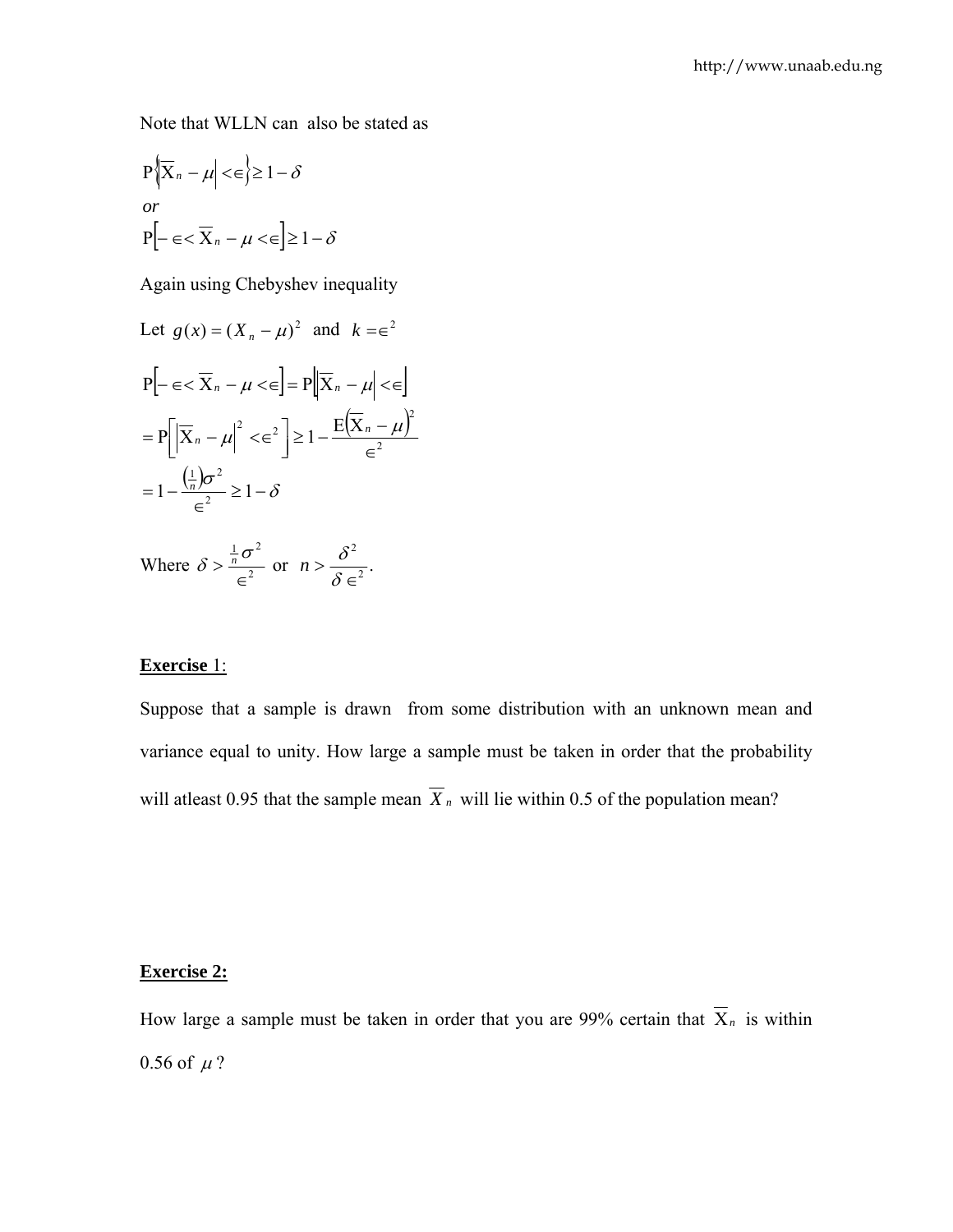# **Strong Law of Large Numbers(SLLN)**

The weak law of large numbers state a limiting property of sums of r.v. but the strong law

of large numbers state something about the behavior of a sequence,  $S_n = \sum_{i=1}^n$ *i*  $S_n = \sum x_i$ 1 ∀*n*

If  $X_1, X_2, \dots, X_n$  are independent and identical with finite mean  $\mu$ ,

$$
\frac{S_n}{n} \xrightarrow[n \to \infty]{a.s} \mu
$$
 (almost surely)

This is known as the Strong Law of Large Numbers (SLLN).

SLLN implies WLLN.

#### **Central Limit Theorem**

Let  $X_1, X_2, \dots, X_n$  be a r.s. from a normal distribution with mean  $\mu$  and variance  $\sigma^2$ , then the r.v.,

$$
Z_n = \frac{\overline{X_n} - \mu}{\gamma \sqrt{n}}
$$

approaches the standard normal distribution as n approaches infinity

$$
Z_n \xrightarrow[n \to \infty]{} N(0,1)
$$

#### **Proof**

Note that the moment generating function of a standard normal distribution is given as

$$
\mathbf{M}_X\left(t\right) = \ell^{\frac{1}{2}t^2}
$$

Let  $M_{Z_n}(t)$  denoted the mgf of  $Z_n$ . Hence we need to show that  $M_{Z_n}(t)$   $\xrightarrow[n\to\infty]{} M(t)$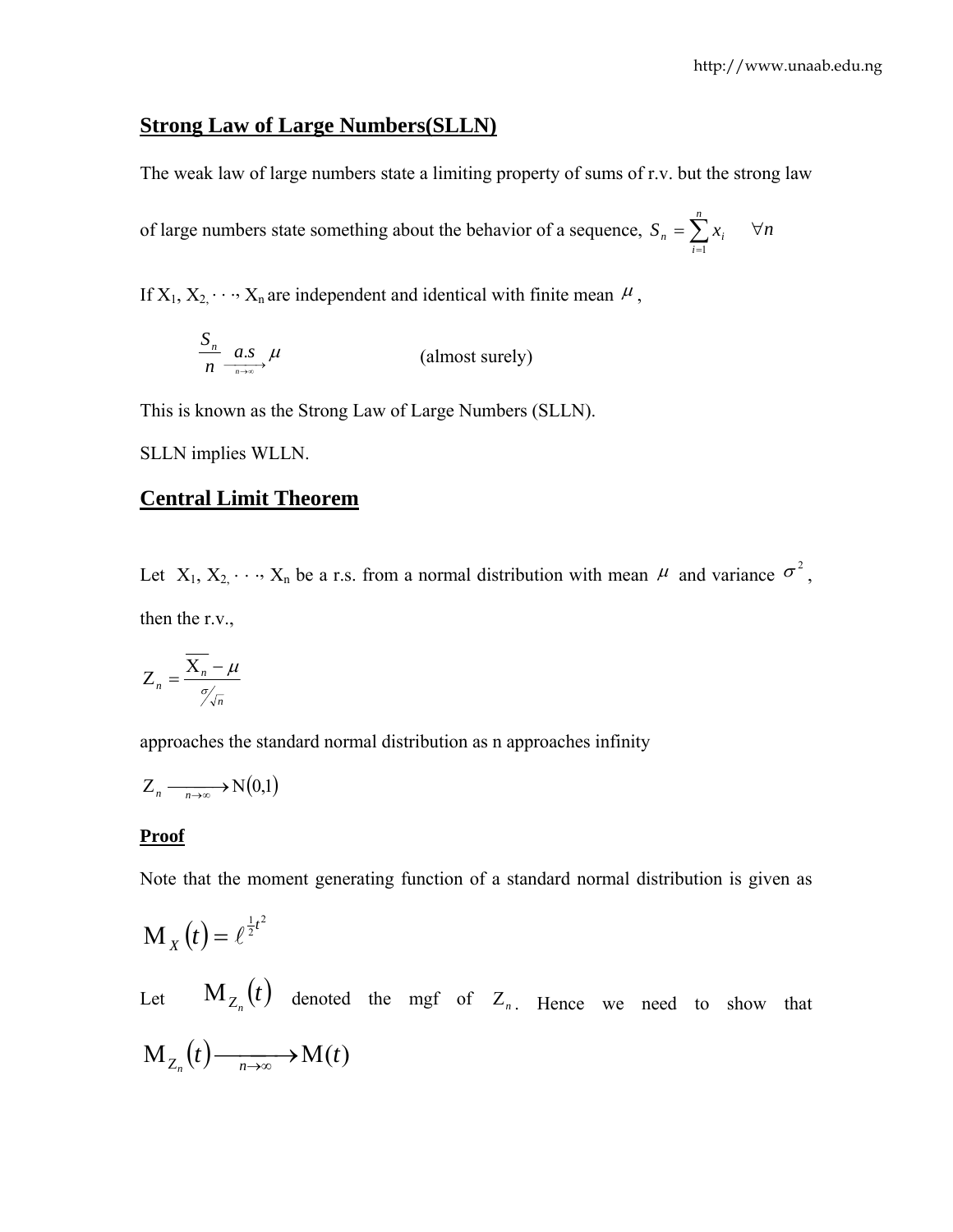$$
M_{Z_n}(t) = E(e^{tZ_n}) = E(\exp tZ_n) = E\left[\exp\left(t\frac{\overline{X} - \mu}{\sigma \sqrt{n}}\right)\right]
$$
  
\n
$$
= E\left[\exp\left(t\frac{\sum x}{n} - \mu\right)\right] = E\left[\exp\frac{1}{n}\sum t\frac{(X_i - \mu)}{\frac{\sigma}{\sqrt{n}}}\right]
$$
  
\n
$$
= E\left[\exp\left(\frac{t}{\sqrt{n}}\sum \frac{X_i - \mu}{\sigma}\right)\right] = E\left[\lim_{i=1}^{n} \exp\left(\frac{t}{\sqrt{n}}\frac{X_i - \mu}{\sigma}\right)\right]
$$
  
\nLet  $y_i = \frac{X_i - \mu}{\sigma}$ 

Then 
$$
M_{Z_n}(t) = E\left[\prod_{i=1}^n exp(\frac{t}{\sqrt{n}} y_i)\right] = \prod_{i=1}^n E\left[ exp(\frac{t}{\sqrt{n}} y_i)\right]
$$
  

$$
= \prod_{i=1}^n M_{y_i} \left(\frac{t}{\sqrt{n}}\right) = \prod_{i=1}^n M_{y_i} \left(\frac{t}{\sqrt{n}}\right)
$$

$$
= \left[M_y \left(\frac{t}{\sqrt{n}}\right)\right]^n
$$

But r<sup>th</sup> derivative of M<sub>y</sub>  $\left(\frac{t}{\sqrt{n}}\right)$  evaluated at t=0 gives the r<sup>th</sup> moment about the mean of the density function divided by  $(\sqrt{n})^r$ 

Note

$$
M_{X}(t) = E(e^{tx})
$$
  
\n
$$
e^{x} = 1 + \frac{x}{1!} + \frac{x^{2}}{2!} + \frac{x^{3}}{3!} + \cdots,
$$
  
\n
$$
= \sum_{j=0}^{\infty} \frac{x^{j}}{j!}
$$
  
\n
$$
e^{tx} = 1 + \frac{tx}{1!} + \frac{t^{2}x^{2}}{2!} + \frac{t^{3}x^{3}}{3!} + \cdots,
$$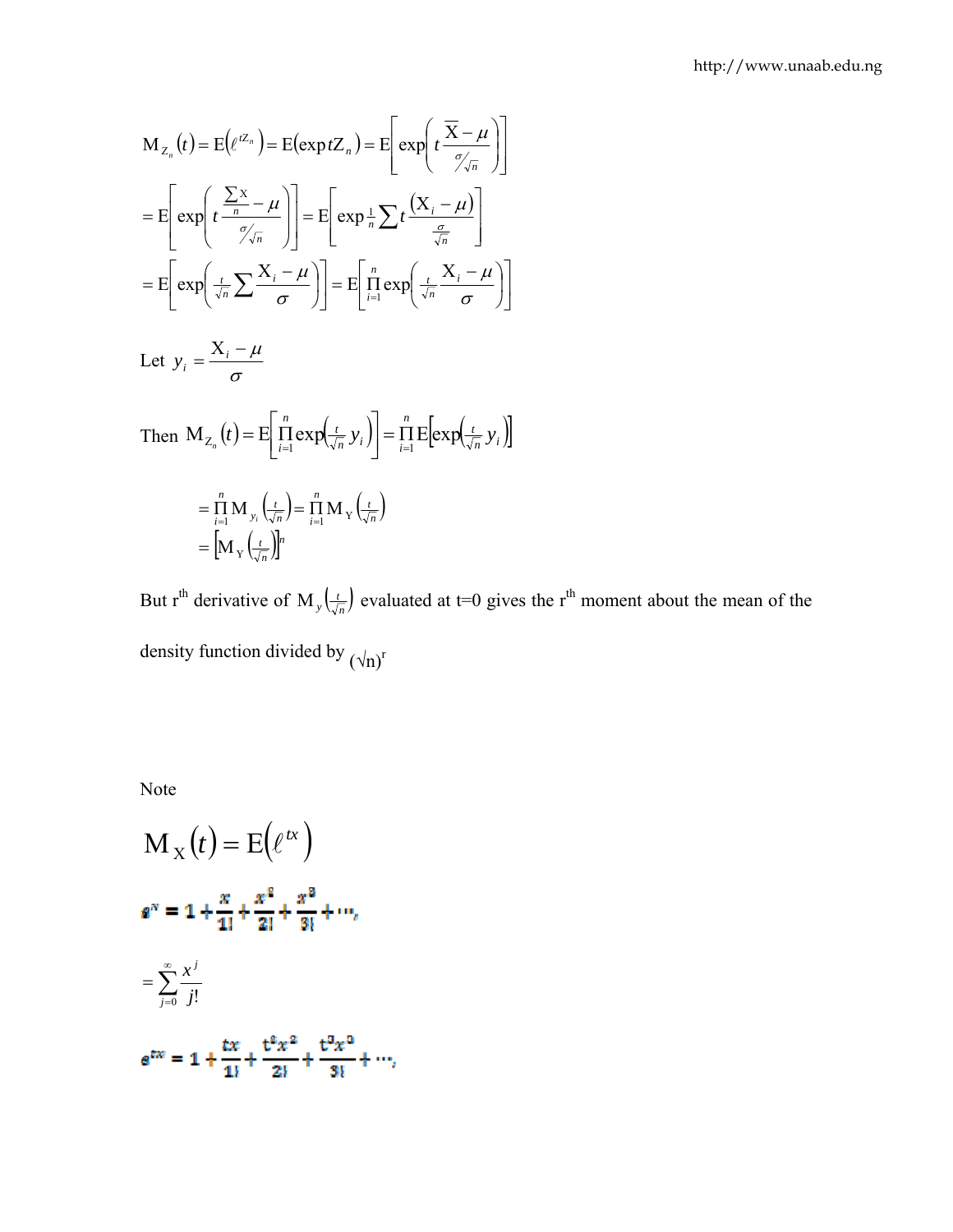$$
M(t) = E[e^{ixt}] = 1 + \frac{tE(x)}{1!} + \frac{t^2E(x^2)}{2!} + \frac{t^3E(x^3)}{3!} + \cdots,
$$
  
\n
$$
M^1(0) = E(x) \qquad M^{11}(0) = E(x^2) \quad a.t.c
$$
  
\n
$$
\Rightarrow M_Y\left(\frac{c}{\sqrt{n}}\right) = 1 + \frac{ty}{\sqrt{n}} + \frac{t^2y^2}{2n} + \frac{t^3y^3}{3!\left(\sqrt{n}\right)^3} + \cdots,
$$
  
\n
$$
= 1 + \frac{tE(x - \mu)}{\sigma\sqrt{n}} + \frac{t^2E(x - \mu)^2}{2n\sigma^2} + \frac{t^3E(x - \mu)^3}{3!\left(\sigma\sqrt{n}\right)^3} + \cdots,
$$
  
\n
$$
= 1 + \frac{t\mu_1}{\sigma\sqrt{n}} + \frac{t^2\mu_2}{2n\sigma^2} + \frac{t^3\mu_3}{3!\left(\sigma\sqrt{n}\right)^3} + \cdots,
$$
  
\n
$$
= 1 + \frac{t\mu_1}{\sigma\sqrt{n}} + \frac{t^2\mu_2}{2(\sigma\sqrt{n})^2} + \frac{t^3\mu_3}{3!\left(\sigma\sqrt{n}\right)^3} + \frac{t^4\mu_4}{4!\left(\sigma\sqrt{n}\right)^4} + \cdots,
$$
  
\n
$$
But \mu_1 = E(X - \mu) = 0 + \mu_2 = E(X - \mu)^2 = \sigma^2
$$
  
\n
$$
M_Y\left(\frac{t}{\sqrt{n}}\right) = 1 + \frac{t^2}{2n} + \frac{t^3\mu_2}{3!\left(\sigma\sqrt{n}\right)^3} + \frac{t^4\mu_4}{4!\left(\sigma\sqrt{n}\right)^4} + \cdots,
$$
  
\n
$$
= 1 + \frac{t^2}{n!} + \frac{t^3\mu_3}{3!\sigma^3\sqrt{n}} + \frac{t^4\mu_4}{4!\sigma\sigma^4} + \cdots,
$$
  
\n
$$
= 1 + \frac{Q}{n}
$$
  
\nBut  $\lim_{n \to \infty} \left(1 + \frac{Q}{n}\right)^n = e^{\frac{t^2}{n}}$   
\n
$$
A\nu_2 = \frac{
$$

Which is the same mgf for a standard normal distribution, hence  $Z_n \longrightarrow N(0,1)$